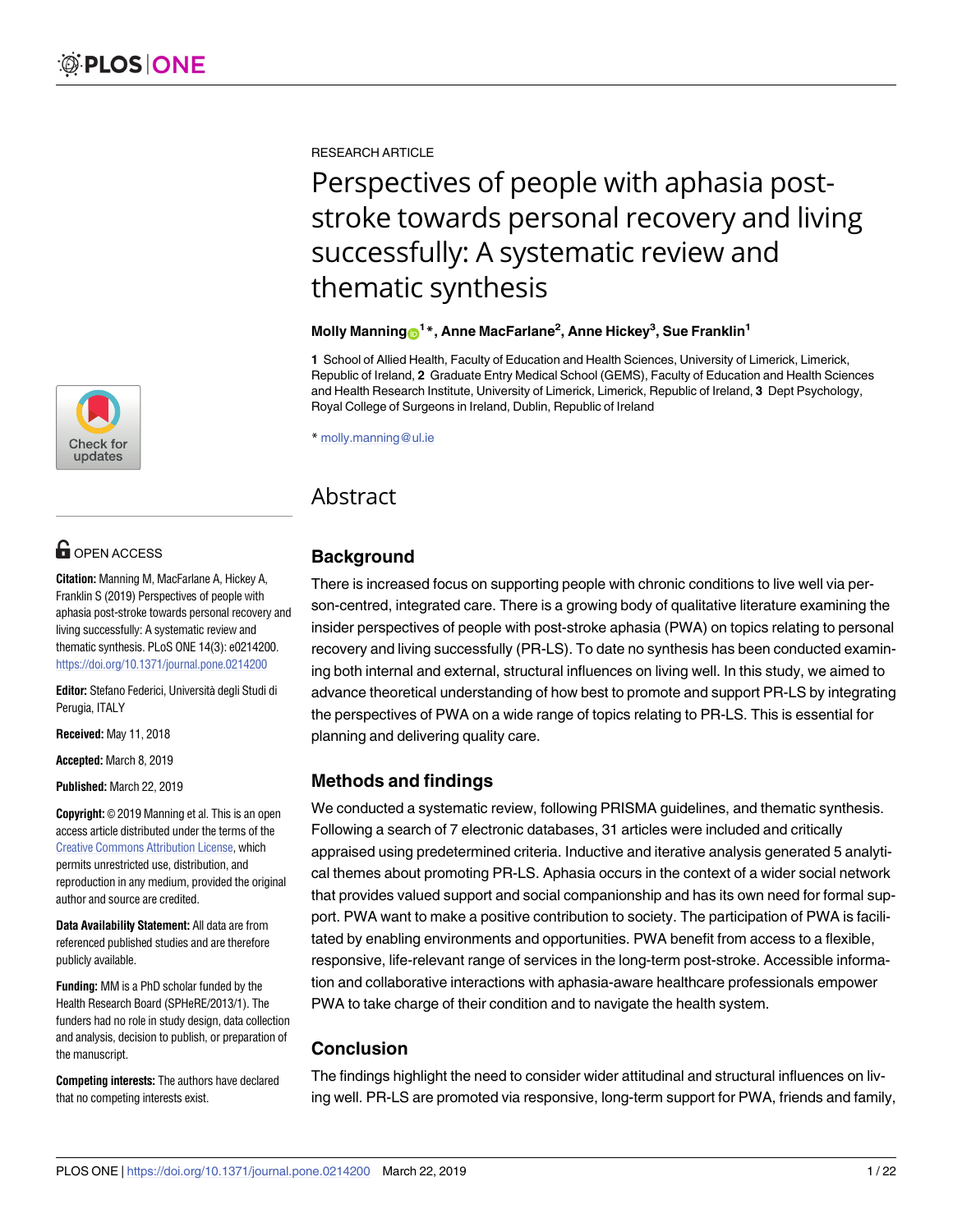<span id="page-1-0"></span>and opportunities to participate autonomously and contribute to the community. Shortcomings in the quality of the existing evidence base must be addressed in future studies to ensure that PWA are meaningfully included in research and service development initiatives.

#### **Systematic review registration**

International Prospective Register of Systematic Reviews PROSPERO 2017: CRD42017056110.

#### **Introduction**

Stroke is a leading cause of chronic disability with increasing absolute incidence and global burden [[1](#page-15-0), [2\]](#page-15-0). Many people live with multiple physical, psychological, social and financial consequences, reporting unmet clinical and social needs many years post-stroke [\[3](#page-15-0), [4](#page-15-0)]. About onethird are affected by aphasia, a communication impairment affecting speaking, understanding, reading and writing, and associated with poorer outcomes and long-term residual difficulties including morbidity, hospital length of stay, quality of life, social networks and return to work [\[5–10\]](#page-16-0). A lack of high-quality guidance about the optimum approach to rehabilitation may impact on the quality and consistency of care delivery  $[11-14]$ .

The lived experience and personal significance of chronic conditions is individual and dynamic, and people learn to cope, adapt, manage and live well in the context of illness in diverse ways [\[15\]](#page-16-0). There is increasing focus on the provision of a continuum of person-centred, integrated care coordinated across different health and related settings according to people's needs throughout the life course [[16](#page-16-0), [17\]](#page-16-0). This type of care incorporates the perspectives of individuals, families, caregivers and communities, and empowers patients to play an active role in shaping health policy and services [\[17\]](#page-16-0). This is in line with growing emphasis on shared decision-making and guidelines that are underpinned by patient involvement and qualitative evidence about experiences, needs and values [\[18,](#page-16-0) [19\]](#page-16-0). Recovery from chronic conditions has traditionally been characterised from a purely biomedical point of view, emphasising the identification and treatment of standard disease processes [\[20\]](#page-16-0). Contemporary approaches such as self-management, the personal or social recovery model and the successful aging paradigm offer potential alternatives for supporting people to live well and to achieve personally meaningful outcomes.

Increased focus on supporting people to play an active role in managing personal health is reflected in a rise in self-management support initiatives such as the Stanford Chronic Disease Self-Management Course, the Expert Patients Programme in the United Kingdom and various condition-specific interventions [\[21–](#page-16-0)[29](#page-17-0)]. Self-management support is designed to empower patients to monitor, manage and cope with their conditions targeting outcomes such as health-related quality of life, confidence, self-efficacy, health protective behaviours and access to health services [\[30\]](#page-17-0). The self-management paradigm has been criticised for failing to consider individual differences in capacity (skills, experiences, energy) and ability to cope with chronic conditions, and the influence of external social structures (social support, health services and economic and political factors) on wellbeing and ability to engage in self-care or self-management activities [[31–33\]](#page-17-0). Self-management interventions may inadvertently cause patients to experience 'treatment burden' and associated adverse outcomes in response to selfmanagement activities imposed by health providers  $[31, 34, 35]$  $[31, 34, 35]$  $[31, 34, 35]$  $[31, 34, 35]$  $[31, 34, 35]$  $[31, 34, 35]$ . The implications of delegating treatment work should be considered in terms of an individual's capacity and relational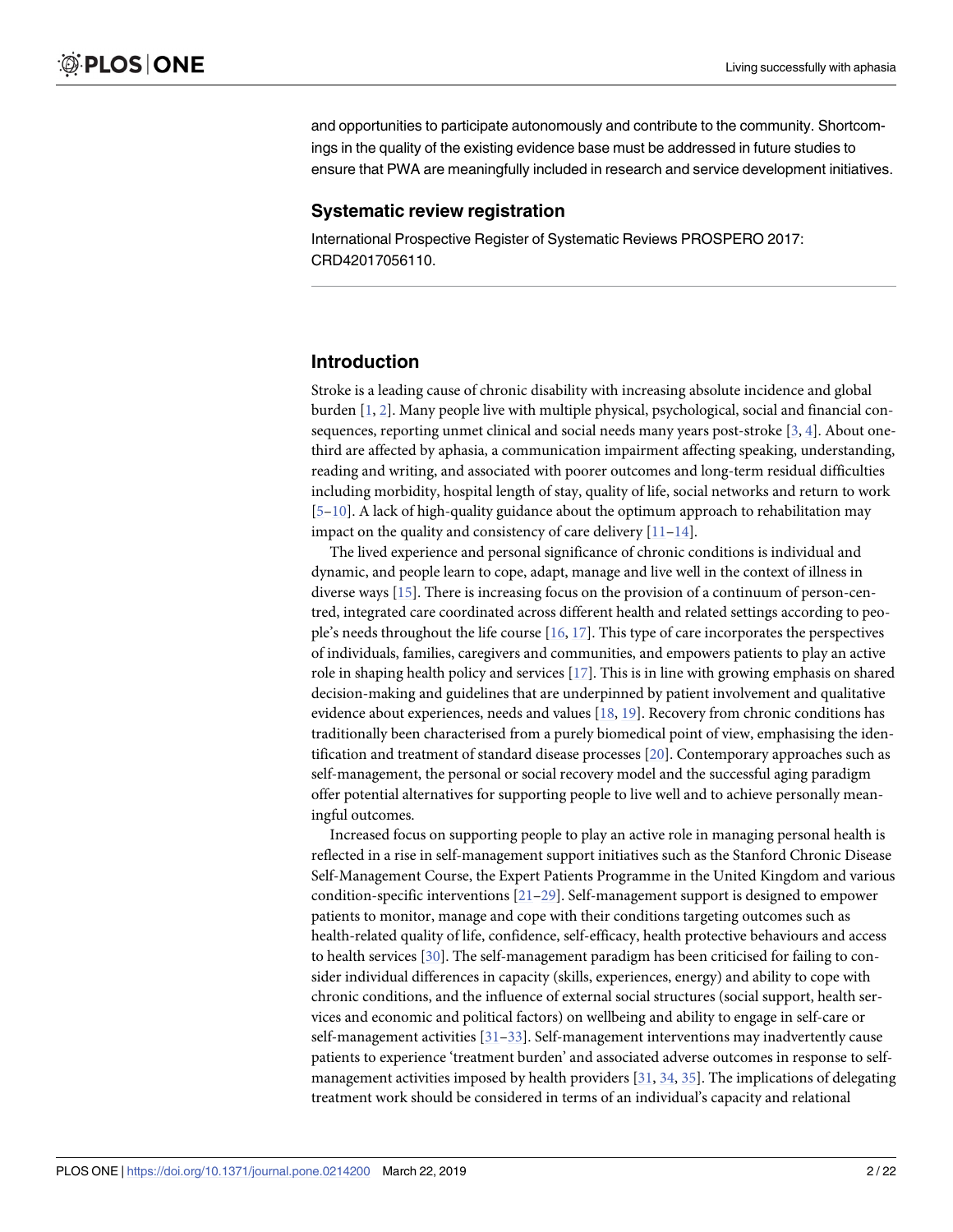<span id="page-2-0"></span>resources and the underlying inequalities in the way that services may mobilise and support these resources [[31](#page-17-0), [32](#page-17-0)]. Interventions should fit into people's lives and target person-centred outcomes such as life goals and wellbeing [\[31\]](#page-17-0).

Personal recovery, a guiding vision in mental health service delivery, recognises both individual and structural influences on coping and living well. It is linked with empowering people to understand and manage their condition and symptoms and to fulfil life goals. It is also concerned with the removal of social, attitudinal and economic barriers to meaningful social inclusion and participation and with mobilising relational resources in the social network and community [\[36–39](#page-17-0)]. Personal recovery is individually-defined, ongoing and non-linear and can take place within or without the mental health system [\[36–38](#page-17-0)]. This focus on an individual's health, wellness and resources in the presence or absence of medical illness contrasts with biomedical conceptualisations of recovery, more concerned with impairment and deficit [[37](#page-17-0)– [40\]](#page-17-0).

Within gerontology, successful aging addresses what it means to age well or successfully. Early definitions were largely researcher-led with a biomedical-focus, emphasising freedom from disability and active engagement with life. Incorporating the views of older people has led to a different conceptualisation of successful aging more concerned with psychosocial "adaptation, meaningfulness and connection"  $[41]$  $[41]$  $[41]$ . It is now generally acknowledged that successful aging is possible for people with disabilities and chronic disease, however this area remains understudied [\[42\]](#page-17-0). Despite these strengths, the successful aging paradigm has been criticised for failing to consider the effect of poverty, early life influences, pre-existing disability and wider social and cultural factors and public policy on a person's potential for aging well [\[42,](#page-17-0) [43\]](#page-17-0). The term 'success' has been described as polarising in creating successful and unsuccessful aging classes [\[43\]](#page-17-0). In emphasising individual effort, agency and responsibility, the idea of 'success' may inherently lay the blame on individuals when they do not age successfully, creating a risk of neglect and lack of support [[42](#page-17-0), [43](#page-17-0)].

In recent years, a small number of studies focused explicitly on the concept of living well or successfully with aphasia. Coined from the successful aging paradigm, living successfully with aphasia is broadly taken to mean "something beyond coping. . .participating in life as fully as one chooses" [[44](#page-17-0)]. The concept was initially explored in a series of small, exploratory qualitative studies in 2006. Holland presented the stories of 3 exemplars of people considered to be living successfully with aphasia post-stroke [[44](#page-17-0)]. Boles attempted to describe 'success' in living with aphasia through interviews with 2 couples who self-identified as living successfully [\[45\]](#page-17-0). Hinckley conducted secondary analysis of published accounts of people with post-stroke aphasia (PWA) to understand what it takes to live successfully with stroke and aphasia [\[46\]](#page-17-0). Cruice and colleagues selected the accounts of 4 older PWA and described their perspectives about quality of life, making suggestions for successful living [[47](#page-17-0)].

Most of these studies were informed by researcher-defined exemplars of living successfully with aphasia. Subsequent studies, however, have attempted to explore this concept from the insider perspective by interviewing larger and more diverse samples of PWA about the meaning of living successfully and the factors influencing it [[48–50\]](#page-17-0). Brown and colleagues interviewed 25 PWA a minimum of 2 years post-onset and illustrated the highly individualised, complex nature of living successfully comprising 4 core themes: doing things, meaningful relationships, striving for a positive way of life and communication [\[50\]](#page-17-0). In a later study, they integrated these and findings of other interview studies with family members and SLT's generating 7 overarching themes: participation, meaningful relationships, support, communication, positivity, independence and living successfully as a journey over time [\[51](#page-17-0)]. Grohn and colleagues conducted a longitudinal study examining the perspectives of 15 PWA towards factors facilitating living successfully at 3, 6, 9 and 12 months post-stroke. Their analysis illuminated the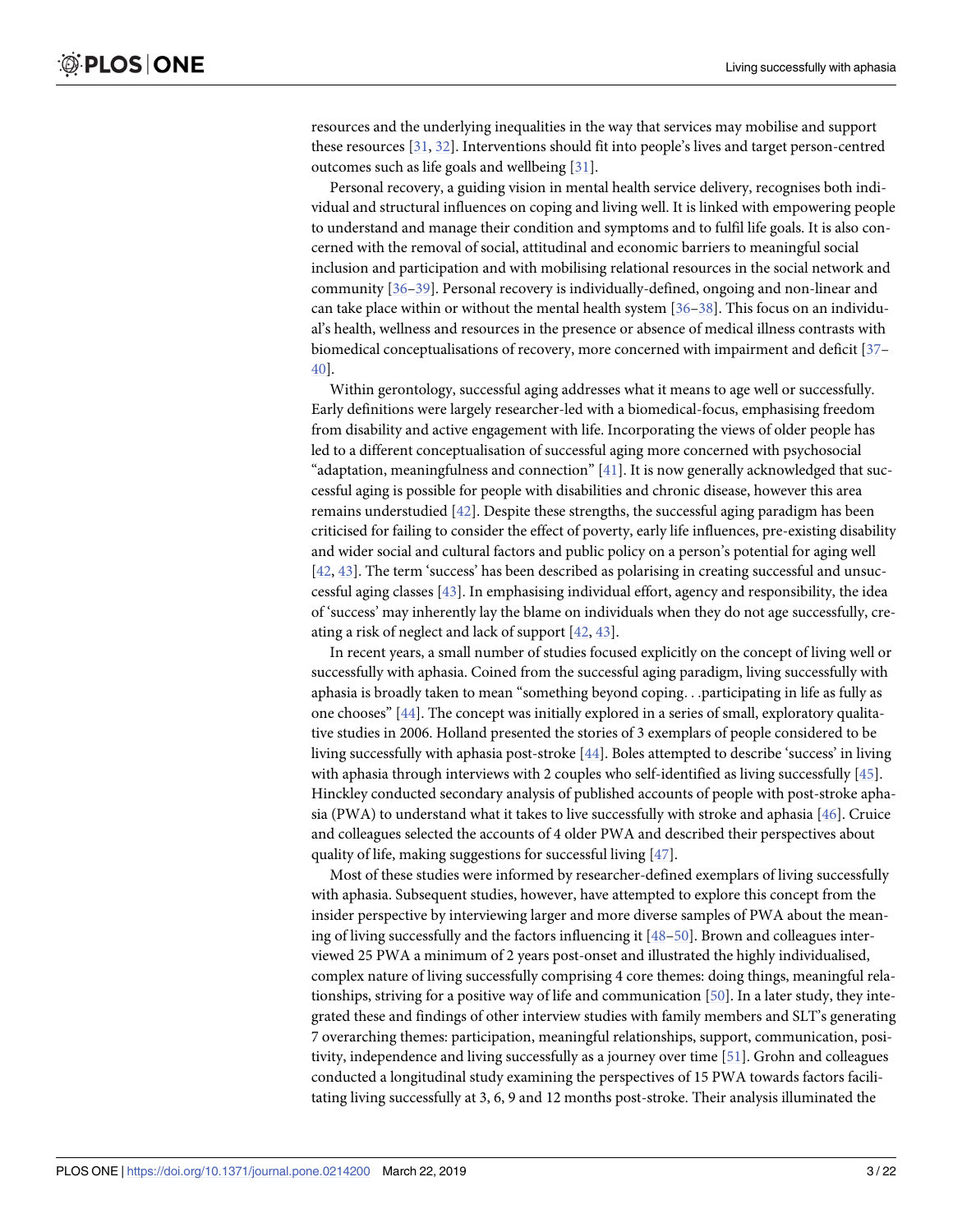<span id="page-3-0"></span>dynamic and complex nature of living successfully as people's perspectives change over time. Actively moving forward, perceived communication improvement, engagement in activities, social support and maintaining positivity were all important components [\[48,](#page-17-0) [49\]](#page-17-0).

Living successfully with aphasia research is complemented by a growing body of qualitative research examining the lived psychosocial experiences of aphasia via inter-related topics like participation, community integration, life roles, coping, adjustment and quality of life [\[47,](#page-17-0) [52–](#page-18-0) [65\]](#page-18-0). However, there is a lack of conceptual clarity about how living successfully with aphasia fits with these related areas. Additionally, living successfully with aphasia research has predominantly focused on individual processes of adaptation and coping at the expense of examining wider structural influences on wellbeing and ability to engage in self-care activities.

Qualitative evidence synthesis methods enable the findings of individual qualitative studies to be integrated in order to advance conceptual understanding and to inform health service delivery, clinical guidelines and the development and implementation of complex interventions [\[66–68\]](#page-18-0). Two prior qualitative evidence syntheses have explicitly included the perspectives of PWA. These examined the concept of treatment burden in stroke management and the long-term care needs of people with post-stroke communication difficulties (including aphasia, dysarthria and apraxia of speech) from the patient perspective [\[34,](#page-17-0) [69\]](#page-18-0). The latter review highlighted the long-term nature of the psychosocial support needs of people with post-stroke communication difficulties, identifying 5 key aspects which the authors suggested might be addressed through future self-management interventions: managing everyday communication outside the home; creating a meaningful role; creating and maintaining a support network; and taking control and actively moving forward with life [[69](#page-18-0)]. The review focused on the individual processes of coming to terms with and adapting to communication disability rather than wider structural and equity issues to do with living well and accessing support.

To avoid treatment burden and other pitfalls of individualistic self-management approaches described earlier, the scope of living successfully with aphasia must be refined so that it is more incisive and analytical. To the best of our knowledge, to date, no qualitative synthesis has examined and integrated the range of concepts and topics relating to and influencing personal recovery and living successfully (PR-LS) from the perspectives of PWA.

In this study, we have synthesised prior qualitative interview studies in which PWA were asked about topics relating to internal and external influences on PR-LS. The review was interpretive and aimed to advance conceptual understanding to guide planned primary studies. The objective was to systematically identify and synthesise prior qualitative research examining the perspectives of adults with aphasia post-stroke towards PR-LS and related concepts. The research questions were:

- 1. What do PR-LS mean to PWA?
- 2. Who or what facilitates PR-LS according to PWA?
- 3. What gets in the way of PR-LS according to PWA?
- 4. What ideas do PWA have about what could or should be done to promote PR-LS?

#### **Methods**

The protocol for this study was registered with the International Prospective Register of Systematic Reviews (PROSPERO) CRD42017056110 (S1 [Text](#page-14-0)) [\[70\]](#page-18-0). This review is reported following the Enhancing Transparency in Reporting the Synthesis of Qualitative Research (ENTREQ) and Preferred Reporting Items for Systematic Reviews and Meta-analyses (PRISMA) statements ( $S1$  and  $S2$  Checklist) [[71](#page-18-0), [72](#page-18-0)]. We followed the thematic synthesis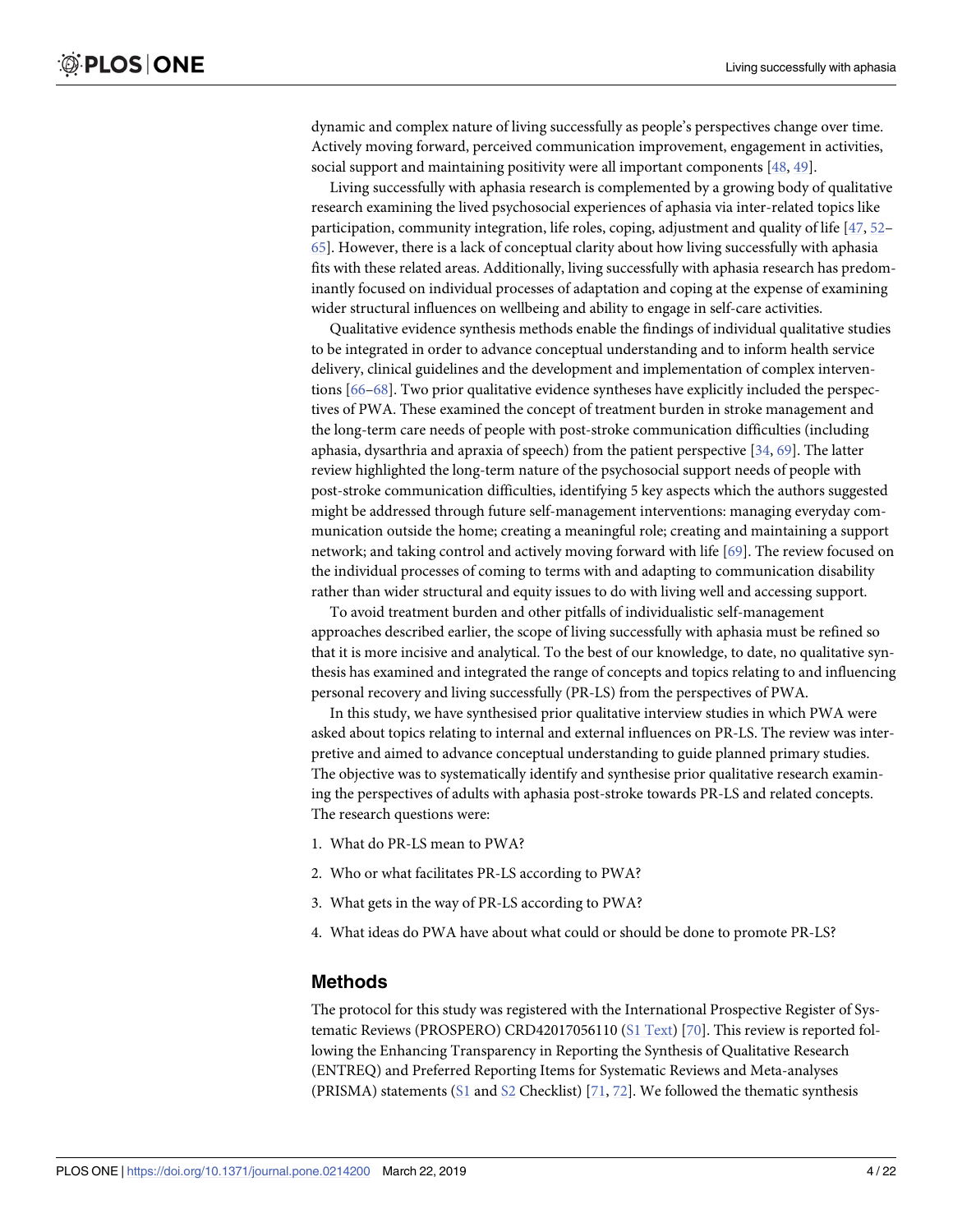<span id="page-4-0"></span>method described by Thomas and Harden, which enables the findings of individual qualitative studies to be inductively interpreted, synthesised and abstracted in response to the research questions in order to generate new insights and hypotheses beyond the primary studies [[73](#page-18-0)]. The review team comprised 2 SLT researchers (MM, SF) a social scientist (AM) and a health psychologist (AH).

#### **Search strategy**

A comprehensive search strategy was devised with an information retrieval expert in order to locate all potentially relevant studies (S1 [Table\)](#page-15-0) [\[74](#page-18-0)]. Preliminary scoping searches of personal reference manager files, Google Scholar and EMBASE were conducted using the 'berry-picking' method to source key articles, search terms and concepts. Search terms and concepts were derived from the research objective and organised according to the SPIDER framework for retrieving qualitative literature as follows: qualitative interview or focus group studies (Design), published in peer-reviewed journals (Research type) examining the perspectives (Evaluation) of adults aged 18 years and over with post-stroke aphasia (Sample) towards topics relating to PR-LS (Phenomenon of Interest) [\[75\]](#page-18-0). We designed a single line search syntax (Sample AND (Design OR Evaluation OR Research type) AND Phenomenon of Interest) in EMBASE using free text terms and Emtree headings and synonyms before optimising for Medline (Ovid), PubMed, Web-of-Science, Scopus, CINAHL and PsycINFO (EBSCO) [[74](#page-18-0)]. No date or language restrictions were imposed. The electronic databases were searched in January and March 2017. Search results were downloaded to EndNote X7 and duplicates were removed. This was supplemented with hand-searching of the journal Aphasiology, reference and citation tracking of included studies and consulting with experts.

## **Study selection**

The first author and a second researcher independently screened title / abstract and full text articles against the inclusion and exclusion criteria (S2 [Text\)](#page-14-0). Discrepancies were resolved through discussion. Mixed methods studies and studies examining the perspectives of mixed groups were included if it was possible to extract data obtained through qualitative interviews with PWA. Studies describing experiences and perspectives in an experimental situation (e.g. developing or evaluating a specific tool or intervention) and studies with a specific focus on (social) communication or information needs were excluded.

## **Critical appraisal**

The first and third authors independently critically appraised 5 randomly selected studies using an instrument adapted from Rees et al [\[76\]](#page-18-0). This instrument provided clear guidance for producing weighted trustworthiness (reliability) and overall usefulness scores, which meant that quality was appraised in the context of the aims of both primary studies and the present synthesis and considered the extent to which the views of PWA were represented in the data extracted. The instrument was refined following discussion of initial appraisal results [\(S2](#page-15-0) [Table](#page-15-0)). The first author appraised the remaining studies. Studies were not excluded based on quality alone. The purpose was to examine the relative contribution of individual studies to the final interpretations and to inform subsequent discussion and analysis.

#### **Data extraction**

The first author and a second researcher independently extracted data from 6 randomly selected articles using a pre-prepared data extraction instrument. Following discussion, the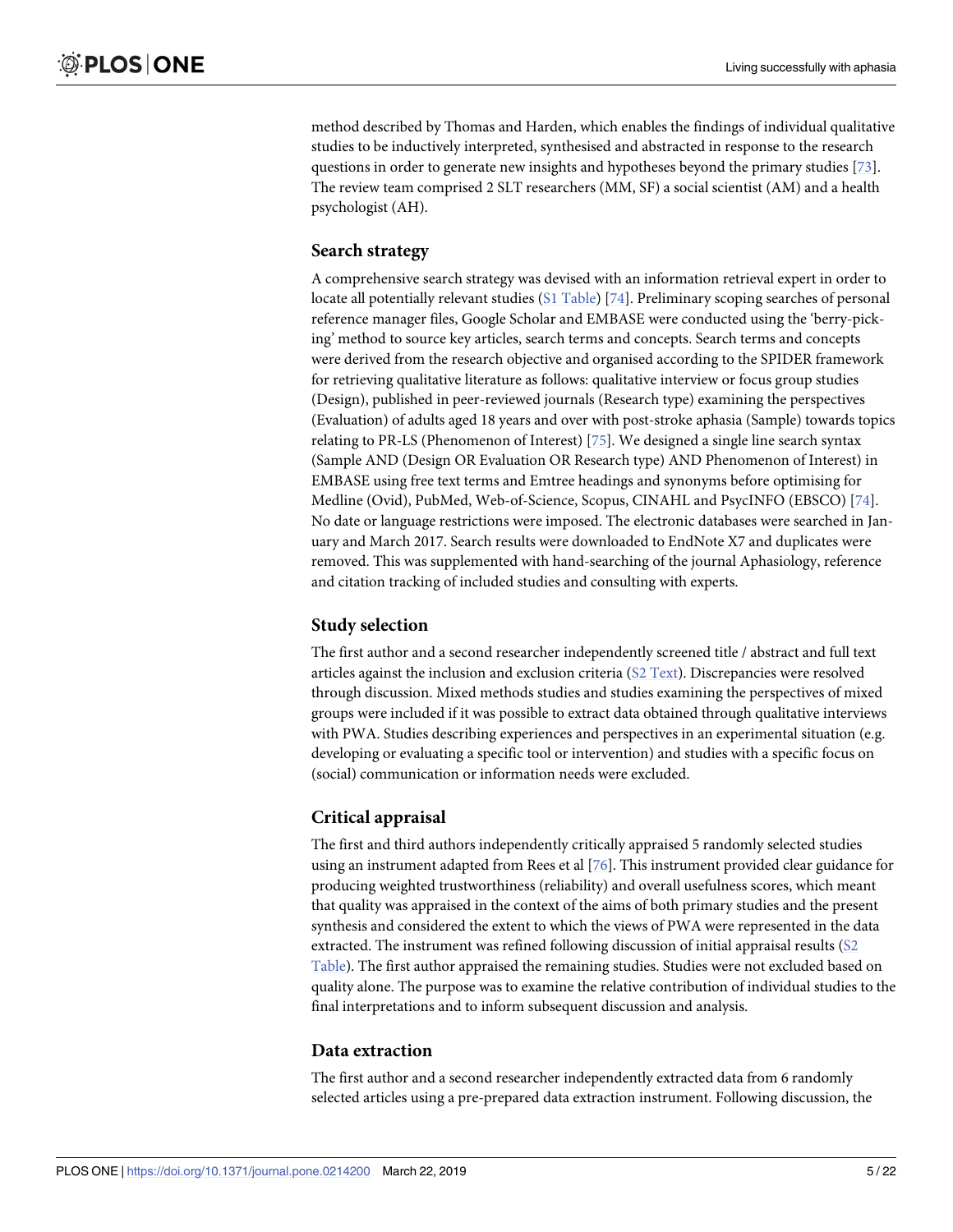<span id="page-5-0"></span>instrument was refined (S3 [Table\)](#page-15-0). The first author extracted data from the remaining articles in consultation with the final author. All text from the 'findings/results' section relating to the experiences, preferences and perspectives of PWA discovered through qualitative interviews and/or focus group discussions was extracted verbatim and uploaded to NVivo 11 [[77](#page-19-0)]. Additional text appearing in other sections that described the findings differently was also extracted [\[73\]](#page-18-0).

#### **Data analysis and synthesis**

We followed the 3 stages of thematic synthesis, first applying line-by-line coding to inductively develop initial descriptive codes [\[73\]](#page-18-0). Next, we applied axial coding, looking for similarities and differences among the codes to create descriptive codes. Much of the data represented in the coding were opposing, and so grouping themes according to barriers and enablers was often a useful and meaningful strategy in order to make sense of the large amount of data and codes generated. The first and second authors independently open-coded three of the articles and met to discuss differences in approaches taken. The first author completed the open and axial coding, regularly consulting with the other authors. A narrative summary of the descriptive themes was circulated to all authors for their input and a final version was agreed.

The third stage involved further interpretation and abstraction of the data to generate analytical themes about promoting PR-LS. This process of 'going beyond' the original studies is akin to generating third-order interpretations within meta-ethnography [[73](#page-18-0), [78\]](#page-19-0). To maintain both analytical transparency and 'richness' of content, the first author developed a set of barrier and enabler statements summarising the content of the descriptive themes. These were grouped into 5 analytical themes. Over a series of data analysis workshops with all authors, the themes were further refined and abstracted such that they both described and surpassed all of the initial descriptive themes and barrier and enabler statements (73).

#### **Results**

#### **Study selection**

The electronic database search yielded 12,226 citations. A total of 5,662 titles/abstracts were screened following de-duplication. A total of 51 full text articles were retrieved and assessed for eligibility. Of these, 20 articles were excluded as they did not meet our inclusion criteria: 2 did not include any PWA because of stroke; 5 did not describe qualitative methods of data collection and / or analysis and 1 study did not use qualitative interviews; it was not possible to extract PWA contributions from 5 interview studies with mixed participant groups; and 7 were not peer-reviewed journal articles. We contacted the author of one potentially relevant citation in the form of a dissertation; however, no peer-reviewed article was available. A total of 31 studies were included in the thematic synthesis, each sourced via electronic database searching ([Fig](#page-6-0) 1).

#### **Characteristics of included articles**

The included articles described the perspectives of 350 PWA from 10 high-income countries, all published in English (S4 [Table\)](#page-15-0) [[79](#page-19-0)]. Research from 24 separate studies was presented including both primary ( $n = 27$ ) and secondary ( $n = 4$ ) data analyses. These studies examined a diverse range of topics including: living successfully with aphasia (n = 3) [[48–50\]](#page-17-0); quality of life (n = 2) [\[47,](#page-17-0) [80](#page-19-0)], participation, including community, civic and societal participation and experiences of volunteering  $[81-85]$  (n = 5); the lived experience and consequences of aphasia, including social role changes, engagement in everyday occupations, grief and loss issues, factors influencing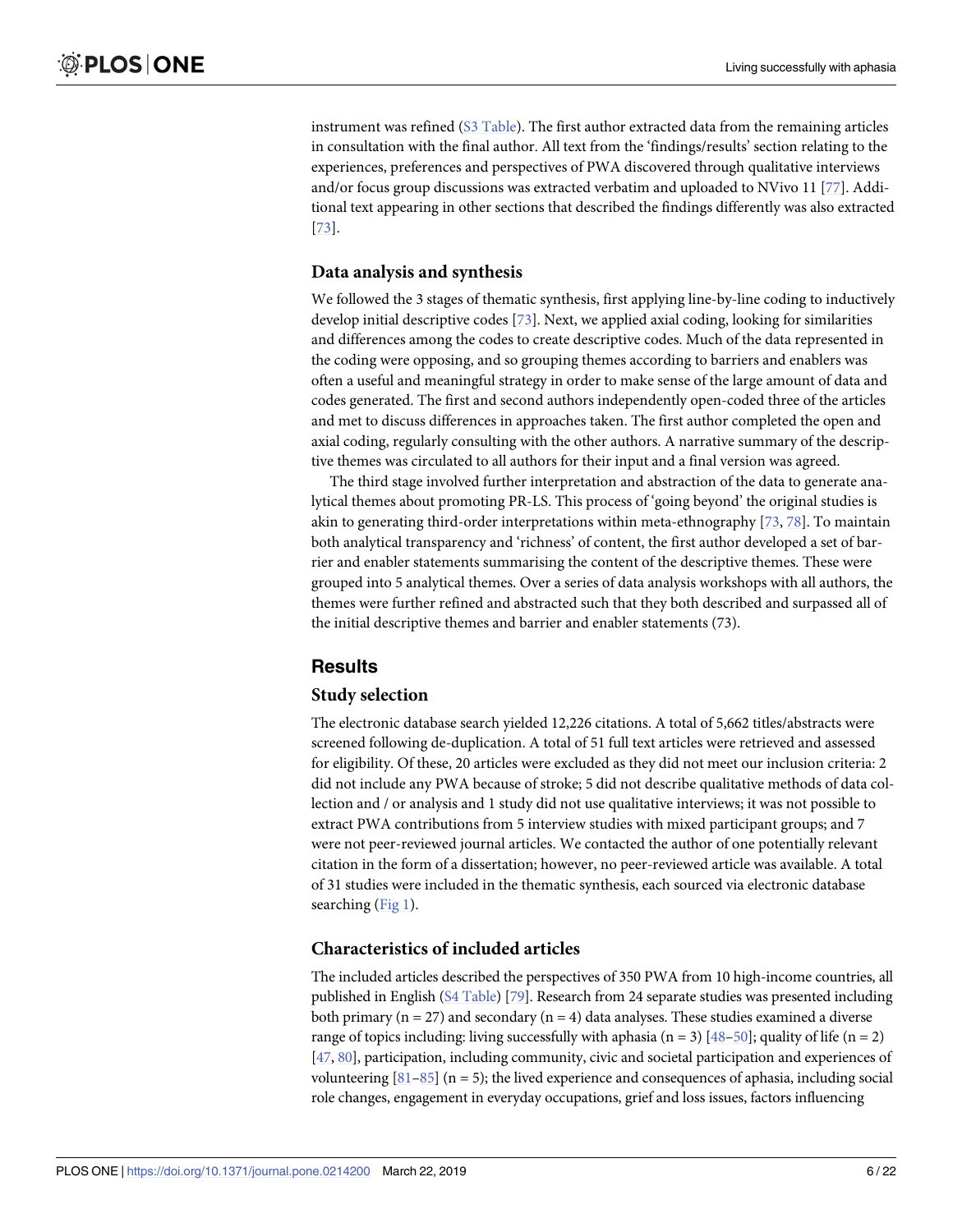<span id="page-6-0"></span>



<https://doi.org/10.1371/journal.pone.0214200.g001>

recovery and hope (n = 11) [[54,](#page-18-0) [55,](#page-18-0) [59](#page-18-0), [64](#page-18-0), [65,](#page-18-0) [86–91\]](#page-19-0); friendship (n = 2) [\[92,](#page-19-0) [93\]](#page-19-0); experiences of health and related services, including adverse events, collaborative goal-setting and discharge  $(n = 6)$  [\[94–99](#page-19-0)]; legal and access to justice issues  $(n = 1)$  [\[100](#page-20-0)]; and goals  $(n = 1)$  [\[101](#page-20-0)].

#### **Quality of included studies**

Initial agreement on critical appraisal was 85%, increasing to 100% following discussion. Ten articles had high overall weighted reliability, demonstrating fairly thorough attempts at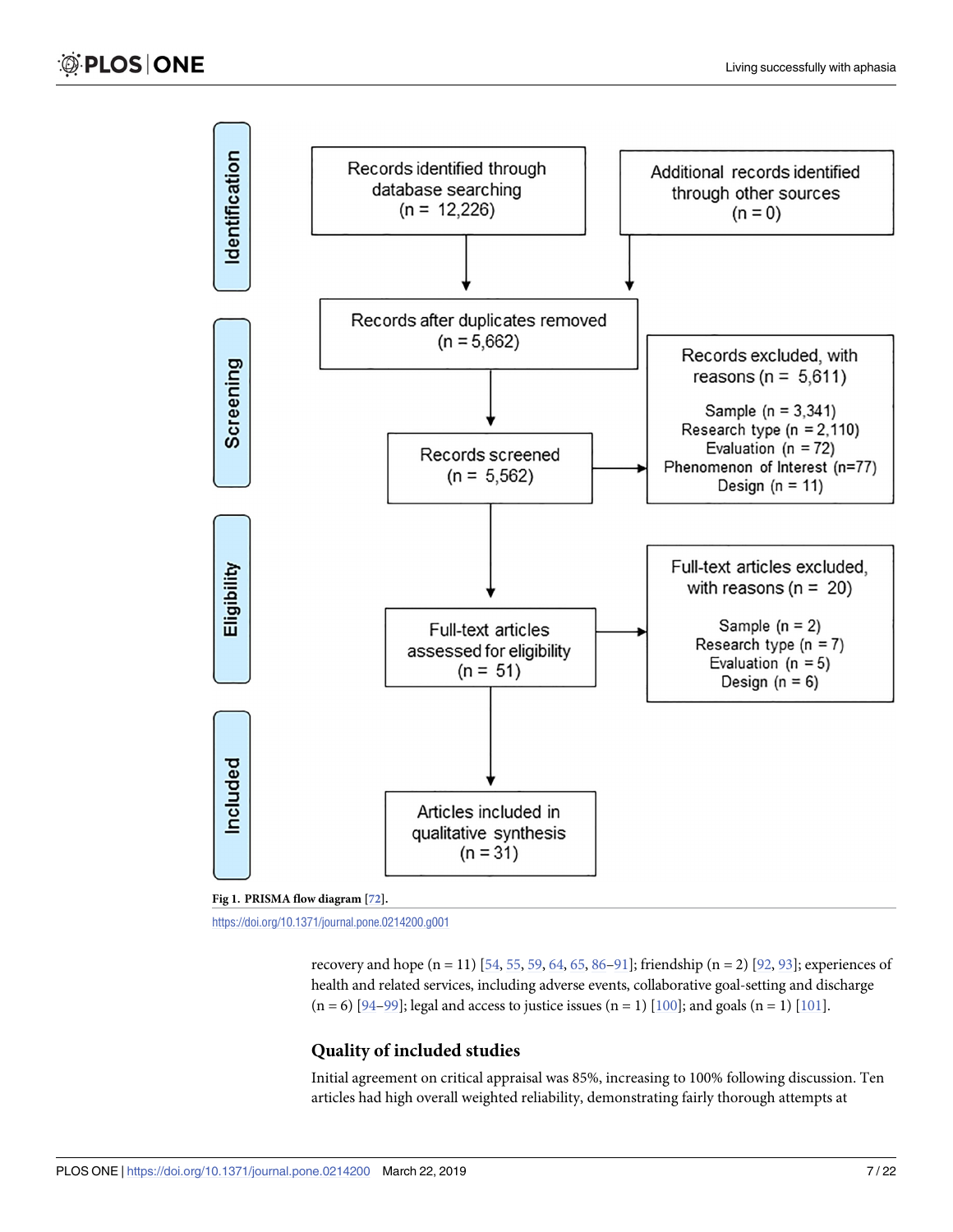<span id="page-7-0"></span>increasing rigour in sampling, data collection and analysis and grounding the findings in the data presented. The remaining articles had medium ( $n = 18$ ) or low ( $n = 3$ ) overall weighted reliability. Reasons for lower reliability scores included lack of specification of steps taken to increase rigour in sampling (n = 5), data collection (n = 3), analysis (n = 4) or fair/limited grounding of findings and interpretations in the data presented  $(n = 14)$ . Just under half of the articles  $(n = 15)$  were rated highly useful in the context of the synthesis (weighted scores) considering the extent that the perspectives of PWA had been privileged and the breadth and depth of author interpretations. The remainder were of medium  $(n = 8)$  or low usefulness  $(n = 8)$ , demonstrating a lack of breadth  $(n = 8)$  or depth  $(n = 9)$  of the findings, or that perspectives of participants had been privileged 'somewhat' ( $n = 14$ ) or 'a little' ( $n = 7$ ) (S5 [Table](#page-15-0)).

#### **Analytical themes**

We created 85 descriptive codes and 16 descriptive themes (S3 [Text\)](#page-14-0). A set of barrier and enabler statements was developed to summarise the content of the descriptive themes, whilst maintaining the breadth and richness of the underlying content (S4 [Text\)](#page-14-0). These were grouped and iteratively abstracted and refined to generate 5 analytical themes. These themes, described below, are interpretive constructs that go beyond the primary studies and generate new ideas about promoting PR-LS.

**(1) Aphasia occurs in the context of a wider social network that provides valued support and social companionship and has its own need for formal support.** Thirty articles contributed to this theme. Aphasia occurs in the context of a person's social network that is a valued source of social connection and support. PWA valued social ease, tolerance, acceptance and understanding from family and friends and not being treated differently than before the stroke [\[50,](#page-17-0) [89,](#page-19-0) [96,](#page-19-0) [101](#page-20-0)]. This was illustrated in the case of a mother of two school-aged chil-dren: "To them I'm just Mum . . . They don't care [that I've got aphasia]" [[50](#page-17-0)]. Friends and family provided emotional support, encouragement and help to stay positive, and practical help with household duties, activities of daily living, self-care, managing finances, social and community participation, communication support, transport and support in hospital or with therapy activities [\[48–50](#page-17-0), [81](#page-19-0), [82](#page-19-0), [92](#page-19-0)]. However, PWA across several studies experienced support as disempowering and had negative or ambivalent feelings of reduced autonomy, dependence, lack of privacy and loss of reciprocity or feeling like a burden on others [[50](#page-17-0), [82](#page-19-0), [83](#page-19-0), [85](#page-19-0), [88,](#page-19-0) [89](#page-19-0), [91](#page-19-0), [92](#page-19-0)].

People wanted to be "able to contribute by doing things for their families or partners, for example shopping for the family, organising birthday parties for a son/daughter, or looking after a partner's rose garden" [[50](#page-17-0)]. Some had adapted to changed family roles, for example one man who became a stay-at-home parent while his wife went to work [\[82\]](#page-19-0). Feeling connected, maintaining relationship roles like parent or spouse and having good or meaningful relationships were important [\[50,](#page-17-0) [80](#page-19-0), [83](#page-19-0), [86](#page-19-0), [87](#page-19-0), [89](#page-19-0)]: "I think it's really people . . . that make you feel successful" [[50](#page-17-0)]. One woman had been uncertain whether she would be able to maintain custody of her children following her stroke. Seven years post-onset, having her children with her on a part-time basis and maintaining her role as a mother "was paramount to her concept of living successfully" [[50](#page-17-0)].

At the same time, PWA experienced many negative changes to relationships and relationship roles including friendship loss and social isolation, lack of acceptance, loss of reciprocity and over-protection [[50](#page-17-0), [65](#page-18-0), [81–83,](#page-19-0) [85,](#page-19-0) [92,](#page-19-0) [93\]](#page-19-0). Aphasia restricted ability to "maintain identities as the diverse, subtle purposes of communication (distracting an infant; reassuring a confused elderly parent; saying good-bye to a dying spouse) may be unachieved" [\[59\]](#page-18-0). One woman was frustrated by her inability to relate to her husband as before: "I have no ability to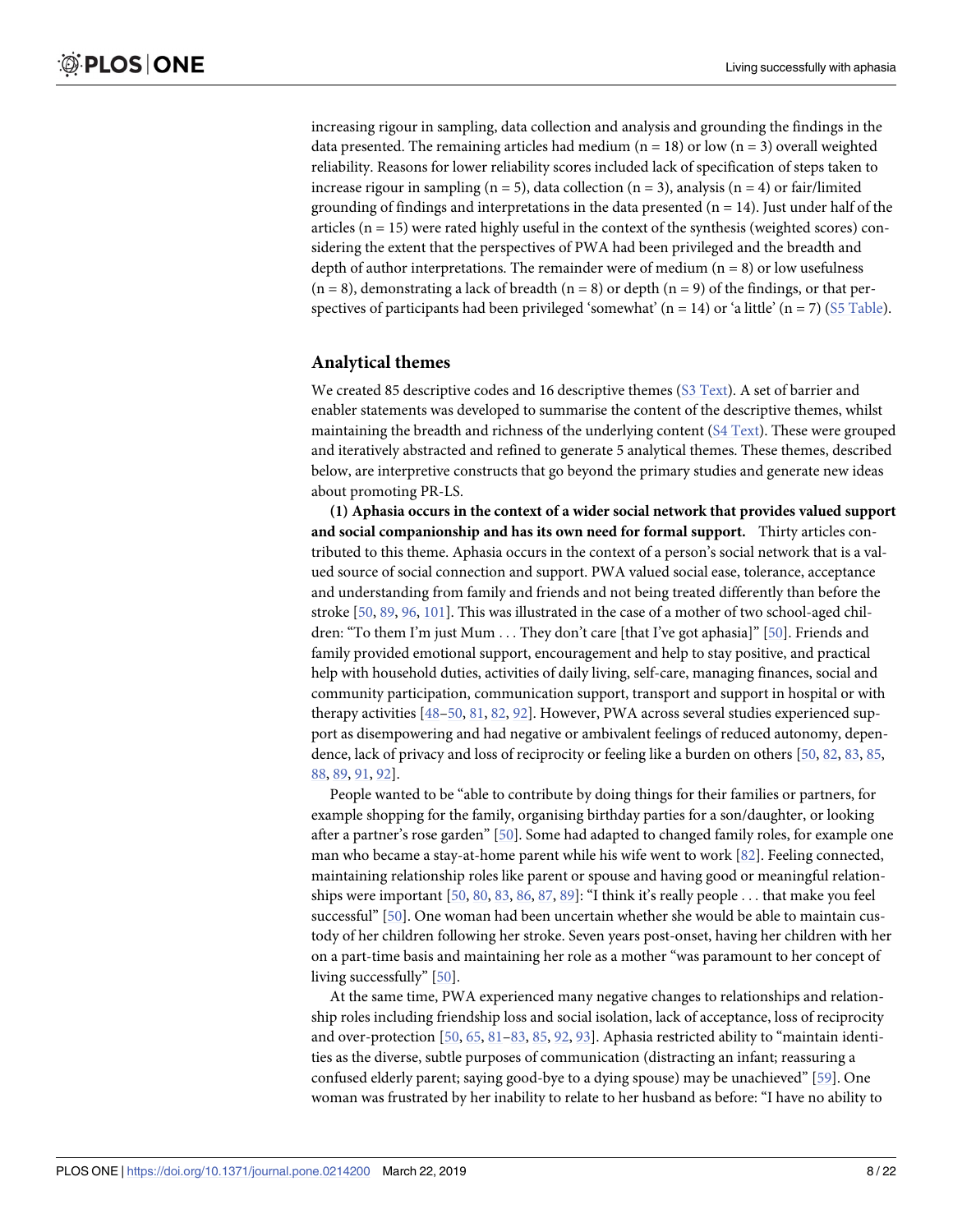<span id="page-8-0"></span>have a discussion with T. [her husband] or anything else like this because he can't do ... he can understand anymore, and isn't worth it all in the outcome or anything else like that that I do anything about it" [\[90\]](#page-19-0). For many, parenting roles and relationships with children were negatively affected [\[59,](#page-18-0) [82,](#page-19-0) [85](#page-19-0)–[87](#page-19-0)]. Parents of older children "encountered problems responding with producing the right kind of language for particular situations" for example "the 18-year-old about to depart to college, the 20-year-old who has become addicted to heroin or the adolescent who is being bullied at school" [\[59\]](#page-18-0). Some people spoke about how their children had turned away from them, pushed them out and/or viewed them as silly [[59](#page-18-0)]. One man described how he "could communicate fairly easily with his boys when they were babies and toddlers, reading them simple stories and joining in their chatter", however aphasia "began to weaken his sense of identity as a father" as they grew older and their "demands became more sophisticated" [[59](#page-18-0)].

Several studies highlighted a lack of inclusion, support and information for family members from health and related services [\[82,](#page-19-0) [97,](#page-19-0) [99](#page-19-0)]. Excluding spouses, who could provide crucial communication and memory support to PWA, from ward rounds and medical consultations resulted in distress and missed information [[97](#page-19-0)]. A lack of support and training for family members was linked with negative relationship changes and tensions post-stroke as one man's spouse "did not seem to understand how to assist him" [\[82\]](#page-19-0). Access to aphasia information and training for the friends and families of PWA is necessary to increase understanding and acceptance of aphasia, to support the maintenance of friendships, relationships and relationship roles, and to improve the acceptability of social support by the social network.

**(2) PWA want to make a positive contribution to society.** All 31 articles contributed to this theme. Participation and autonomy were reduced due to aphasia and other impacts of stroke (physical, cognitive and psychological) [[47](#page-17-0), [50](#page-17-0), [54](#page-18-0), [65](#page-18-0), [80–83,](#page-19-0) [85–87,](#page-19-0) [89](#page-19-0), [90](#page-19-0), [94](#page-19-0), [95](#page-19-0), [101](#page-20-0)], concomitant health conditions [[47](#page-17-0), [50](#page-17-0), [80](#page-19-0), [86](#page-19-0), [87](#page-19-0), [101\]](#page-20-0), reduced ability to get around the local environment independently [\[48,](#page-17-0) [50,](#page-17-0) [59,](#page-18-0) [65,](#page-18-0) [80,](#page-19-0) [82,](#page-19-0) [88,](#page-19-0) [92,](#page-19-0) [94,](#page-19-0) [99\]](#page-19-0), not living in one's own home [\[47,](#page-17-0) [80,](#page-19-0) [91,](#page-19-0) [94,](#page-19-0) [95,](#page-19-0) [101](#page-20-0)], reduced income and /or ability to manage finances [[59](#page-18-0), [82](#page-19-0), [83](#page-19-0)] and avoidance of speaking and social situations [\[47,](#page-17-0) [48,](#page-17-0) [50,](#page-17-0) [59,](#page-18-0) [65,](#page-18-0) [81–83](#page-19-0), [85](#page-19-0), [88–90,](#page-19-0) [92,](#page-19-0) [93,](#page-19-0) [95\]](#page-19-0). Restricted ability to take part in and to enjoy previous activities impacted negatively on well-being, hope, quality of life and sense of self [\[47–50](#page-17-0), [54](#page-18-0), [65](#page-18-0), [80](#page-19-0), [89](#page-19-0), [90](#page-19-0), [95](#page-19-0), [101\]](#page-20-0).

At the same time, PWA across several studies felt that it was important to do "as much as you can" and to have an active life at a satisfying level [\[47,](#page-17-0) [48,](#page-17-0) [50,](#page-17-0) [80\]](#page-19-0). They engaged in a range of personally meaningful activities, contrasting 'doing things' with "sitting home doing little" [\[49,](#page-17-0) [50,](#page-17-0) [59,](#page-18-0) [81,](#page-19-0) [84,](#page-19-0) [85,](#page-19-0) [87,](#page-19-0) [92,](#page-19-0) [98,](#page-19-0) [101](#page-20-0)]. This was seen as important for distracting and stimulating the mind, alleviating negative emotions, re-establishing routine and gaining a sense of purpose, autonomy and control [[47–50,](#page-17-0) [81,](#page-19-0) [90,](#page-19-0) [101](#page-20-0)].

Some had successfully returned to previously valued activities including work, paid and voluntary, driving and education [[50\]](#page-17-0). Some were trying new activities to replace lost ones or adapting previous activities to adjust to their new abilities  $[47]$  $[47]$  $[47]$ . The pursuit of new activities was potentially enriching and contributed towards sense of self [\[47\]](#page-17-0). Through doing and participation, people updated their perceptions of their capacity, regained confidence, positive self-esteem and feelings of usefulness and worked towards independent engagement in higher levels of activity [\[49,](#page-17-0) [81,](#page-19-0) [89](#page-19-0)]. Developing new skills, finding new activities and ways to help others was part of self-growth and adapting to a new reality [\[90\]](#page-19-0).

PWA wanted to be recognised as useful, contributing members of their communities for example by returning to paid or voluntary work and helping others. People across several studies had experienced loss of employment, which was interconnected with sense of self and self-identity, personal finances and social participation, and which resulted in boredom, isolation and desire to return to work [[48](#page-17-0), [49](#page-17-0), [55](#page-18-0), [59](#page-18-0), [82](#page-19-0), [86](#page-19-0), [89](#page-19-0), [99](#page-19-0), [101\]](#page-20-0). Younger people were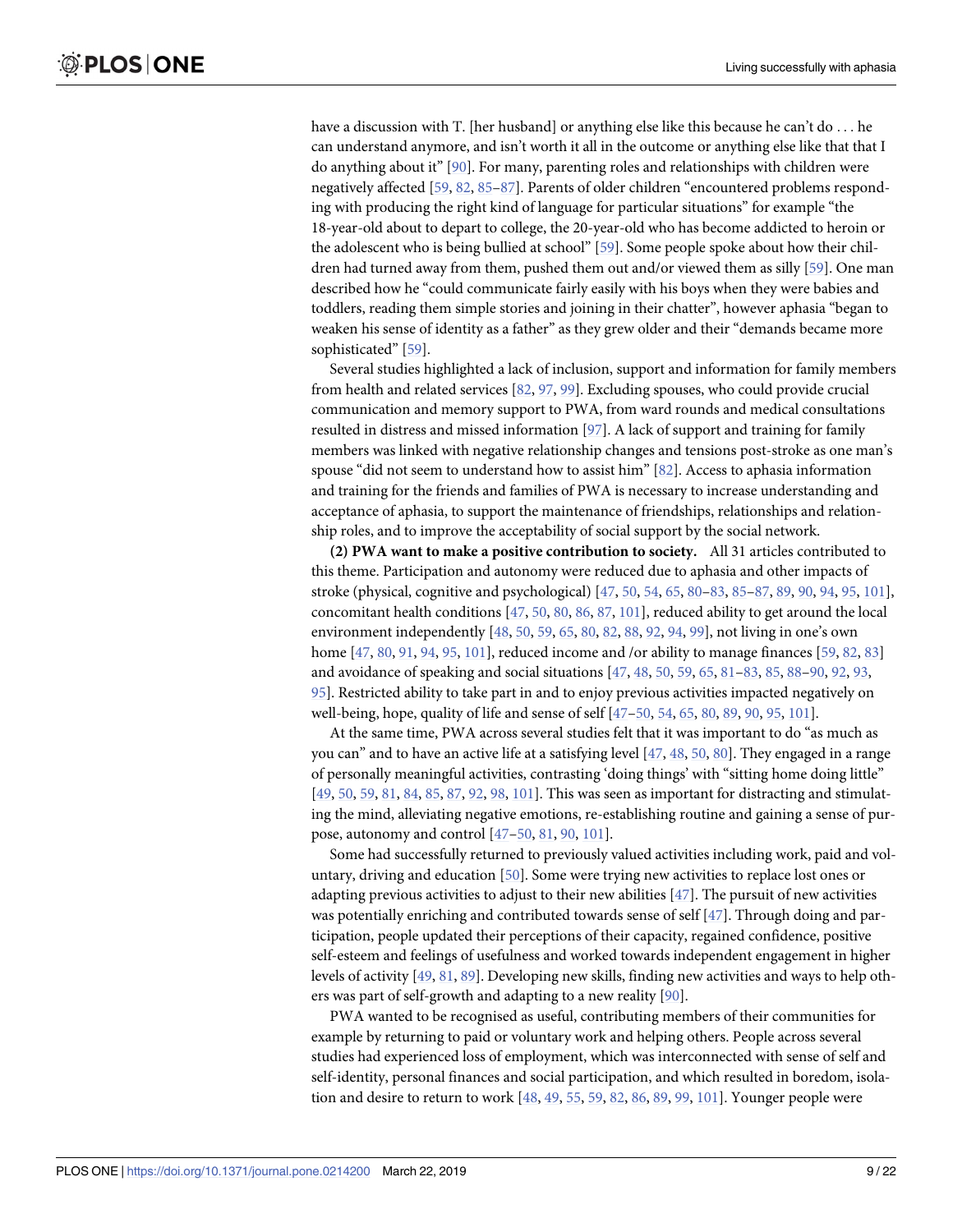particularly aware of loss of career and held strong desires to return to employment, sometimes volunteering if this was not possible [[86](#page-19-0), [94](#page-19-0), [101\]](#page-20-0). People were "motivated by a desire for activity which did not centre on the home. . .and by wanting to effect change for themselves and the populations they represented, which they saw as disadvantaged or excluded from society" [\[81,](#page-19-0) [84,](#page-19-0) [85,](#page-19-0) [101](#page-20-0)]. One woman spoke about her "desire to give back to other people with her condition. . .she wanted to teach them that many things are possible, that things do get better, and that their lives are not over. She aspired to be a source of empathy and understanding for people with aphasia who feel misunderstood" [[90](#page-19-0)]. Some people felt qualified to support others going through similar experiences providing inspiration or advice to others and sharing experiences [\[48,](#page-17-0) [81,](#page-19-0) [86,](#page-19-0) [90](#page-19-0)]. They also recognised that they could help themselves through helping others [[84](#page-19-0)].

**(3) The participation of PWA is facilitated by opportunities and supportive, enabling environments.** Twenty-five articles contributed to this theme. Participation was facilitated through opportunities to socialise and meet others [[48](#page-17-0), [64](#page-18-0), [82](#page-19-0), [83](#page-19-0), [85](#page-19-0), [87](#page-19-0), [92](#page-19-0), [96](#page-19-0)], increased public awareness of aphasia (50, 81, 83, 84, 101), skilled and supportive conversation partners [\[49,](#page-17-0) [65,](#page-18-0) [81–83,](#page-19-0) [85,](#page-19-0) [89](#page-19-0)], and policies and procedures to support autonomous participation in the workplace [\[59,](#page-18-0) [81,](#page-19-0) [82\]](#page-19-0) and in public and commercial services and facilities [[49](#page-17-0), [82](#page-19-0), [83](#page-19-0)].

PWA valued opportunities for social contact in the community including opportunities to meet and socialise with others with stroke and aphasia in support and therapy groups [[48](#page-17-0), [83](#page-19-0), [92,](#page-19-0) [96](#page-19-0)]: "it's real good, because you can . . . you can . . . well you can talk to them. And you know you talk and you're getting through. And talking helps you. It helps you" [\[48\]](#page-17-0). People attending aphasia organisations felt "welcomed, protected, included and unconcerned about being judged by others" and had the opportunity to share and make sense of experiences, receive support and meet new friends [[82](#page-19-0)]. However, not everybody felt positively about attending stroke and/or aphasia groups: one man was worried "about not having the skills to communicate" with other group members; another "found it distressing at times to see the negative consequences of stroke and aphasia in others" [\[48\]](#page-17-0). Other PWA attended other nonaphasia-specific disability groups and community-based interest groups [[64](#page-18-0), [85](#page-19-0), [87](#page-19-0)].

PWA referenced a general lack of knowledge about post-stroke aphasia and the many attitudinal and structural barriers to participation they experienced, including discrimination, prejudice and disabling attitudes and restricted access to the work environment and to commercial services [\[50,](#page-17-0) [59,](#page-18-0) [81,](#page-19-0) [83–85,](#page-19-0) [89,](#page-19-0) [92,](#page-19-0) [98](#page-19-0), [100](#page-20-0)]. 'Doing things' did not necessarily make PWA feel more integrated and many described negative experiences of participating in community life, which was frustrating, depressing and tiring [\[83–85](#page-19-0)]. Return to work or volunteering was negatively experienced when there was a lack of appropriate support or a mismatch of expected duties and skillsets. Many PWA felt bypassed, ignored, pushed out or shunned, e.g., "When I go to a restaurant or a pub I get ignored totally", or perceived as "crazy", "silly", an "idiot" and/or not useful, contributing members of the community [\[50,](#page-17-0) [59,](#page-18-0) [81,](#page-19-0) [83](#page-19-0), [85](#page-19-0), [89](#page-19-0)].

PWA felt that improved public knowledge of the condition and lived experience of aphasia and communication strategies were important for removing barriers to their participation [\[50,](#page-17-0) [81,](#page-19-0) [83](#page-19-0), [84](#page-19-0), [101](#page-20-0)]. Awareness, tolerance and understanding from others was valued [\[82,](#page-19-0) [83\]](#page-19-0): "When I say in a shop: 'I have been sick. I had a stroke.' People there: 'Take your time ma'am. We'll help you.' That's nice that" [[82](#page-19-0)]. Specific characteristics of skilled, facilitative communication partners including "willingness, skills and knowledge" were described in several studies [\[49,](#page-17-0) [65,](#page-18-0) [81–83,](#page-19-0) [85,](#page-19-0) [89](#page-19-0)]. Being open about one's difficulties, actively seeking support and patience with communication, and asserting oneself in order to be heard and to confront disabling attitudes were also seen as important [\[49,](#page-17-0) [50](#page-17-0), [55](#page-18-0), [59](#page-18-0), [81–84,](#page-19-0) [92,](#page-19-0) [93,](#page-19-0) [97,](#page-19-0) [98](#page-19-0), [100](#page-20-0), [101\]](#page-20-0). Factors that supported confidence to initially engage in voluntary and paid work included others' awareness of aphasia, opportunity to retrain, modified working hours and accessible events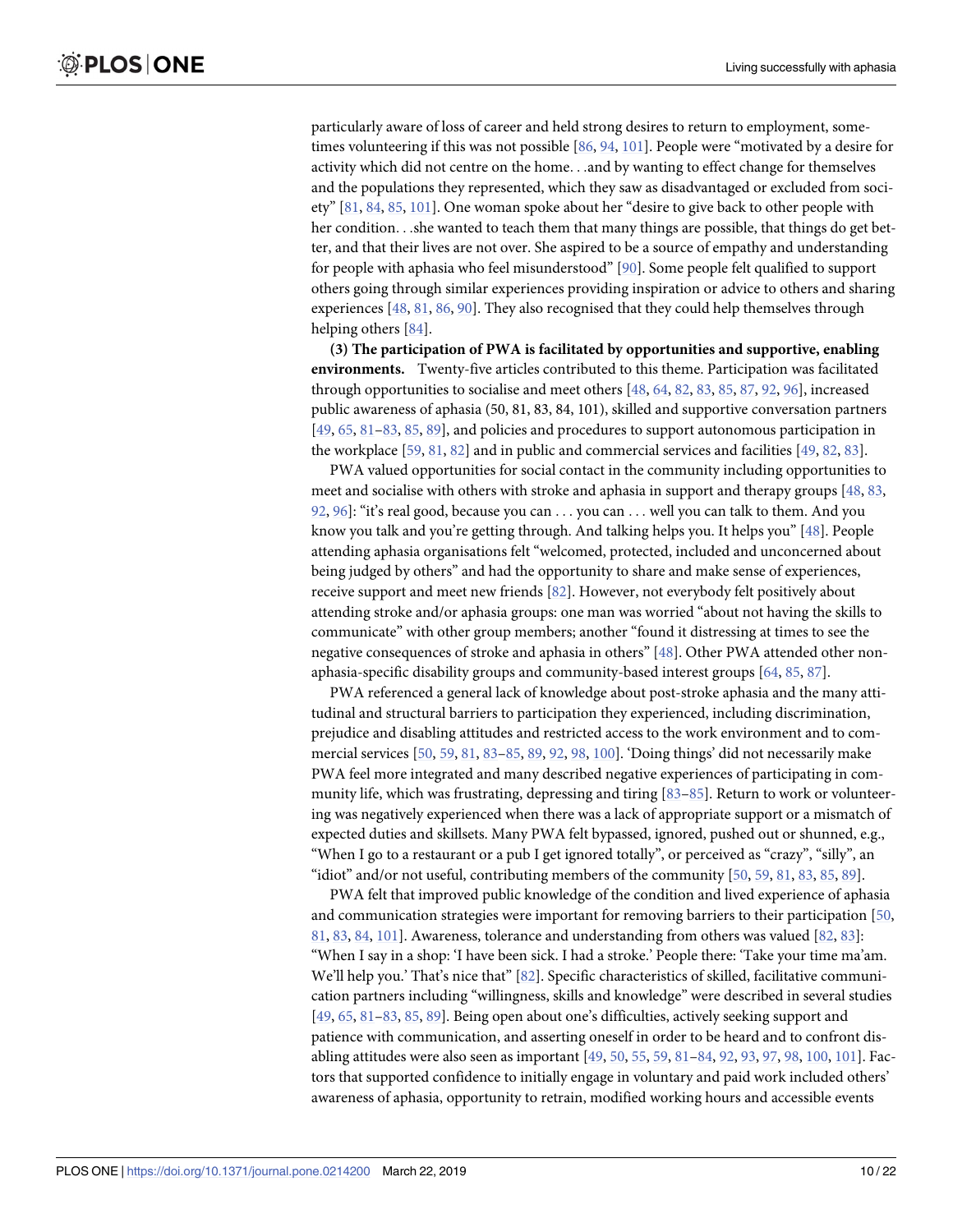and meetings, for example meeting the chair in advance to discuss agenda items [[59](#page-18-0), [81](#page-19-0), [82\]](#page-19-0). In commercial and non-health public utilities and services, including banking, legal and insurance transactions, PWA were supported to participate autonomously when provided with accessible, non-complex written and verbal information, quiet environments, support with purchasing and handling money, automatic banking procedures that minimised the need for verbal or written communication and additional consultation time and/or communication support, for example having extra time for communication in government offices, on buses and in community places in general, and assistance with completing forms and paperwork [\[49,](#page-17-0) [82,](#page-19-0) [83\]](#page-19-0). One author commented that changing many features of contemporary lifestyle and job demands may not be feasible nor straightforward [\[59\]](#page-18-0).

**(4) PWA benefit from access to a flexible, responsive, life-relevant range of services in the long-term post-stroke.** Twenty-nine articles contributed to this theme. People's experiences highlighted a need for access to a range of health and social care services in the longterm to support ongoing self-directed recovery and self-growth and that "recognise the person as a whole and not just someone who has aphasia" [[81](#page-19-0)]. At the same time, a lack of follow-up therapy services post-discharge from hospital was referenced across several studies [[87](#page-19-0), [97](#page-19-0), [100](#page-20-0)]. Levels of satisfaction with health care were influenced by amount of therapy provided, swiftness of service provision and perceived amount of support received at specific times including discharge and transition home [[96](#page-19-0)].

The need for formal emotional support including self-help groups (with separate groups for spouses), medical management of depression and access to psychology, to help people to cope and come to terms with multiple losses and the negative psychosocial consequences of stroke and aphasia was referenced in several studies [[48](#page-17-0), [50](#page-17-0), [85](#page-19-0), [90\]](#page-19-0). One woman spoke about psychological support in the first-year post stroke: "I think, yeah, going to see [psychologist] has been huge . . . And it has been good. Well the first day I went I thought no, this is not for me. And I went back the following week and yeah, no, I've been going back every three weeks now" [\[48\]](#page-17-0). At the same time, the insufficiency of support for dealing with losses, particularly before discharge, was evident. In one study, one participant alone had received satisfactory counselling [\[82\]](#page-19-0).

Coming to terms with and accepting aphasia, renegotiating identity, cultivating positivity and actively directing recovery and self-growth require long-term perseverance and effort. The importance of formal therapy "to help maintain active engagement in the recovery process" and to provide "ideas and resources" in the long-term was clear [[48](#page-17-0)]. At the same time, many PWA had experienced financial, geographical, informational and attitudinal barriers to accessing services (59, 83, 94, 96). Positive experiences of language rehabilitation were common [\[48–](#page-17-0) [50,](#page-17-0) [91](#page-19-0), [94](#page-19-0)]: "and the biggest thing that has helped me. . .the speech therapy session" [\[50\]](#page-17-0). However, the need for additional SLT resources and rehabilitation support in hospital was observed [\[82,](#page-19-0) [100\]](#page-20-0).

Levels of satisfaction with the timing and frequency of therapy varied: some people would have preferred intensive therapy later in their recovery and others wanted flexibility to "dip in and out of therapy depending on their health and energy" [\[94\]](#page-19-0). One study highlighted the need for life-relevant therapy that lasted longer and that met people's needs "at different stages of recovery" [\[101](#page-20-0)]. Therapy was appraised holistically in relation to overall health and broader life context. People were differentially concerned about post-stroke aphasia relative to physical impairments or comorbid health conditions [[50](#page-17-0), [86](#page-19-0), [87](#page-19-0), [101](#page-20-0)]. Some people were in "social, emotional and financial turmoil, and the therapies they experienced seem to take little account of these major upheavals in their lives" [[59](#page-18-0)]. A specific lack of support in the long-term for relatively younger PWA, for whom there may be specific challenges in terms of parenting roles and reduced income, was highlighted [\[94,](#page-19-0) [95\]](#page-19-0). PWA across several studies found the content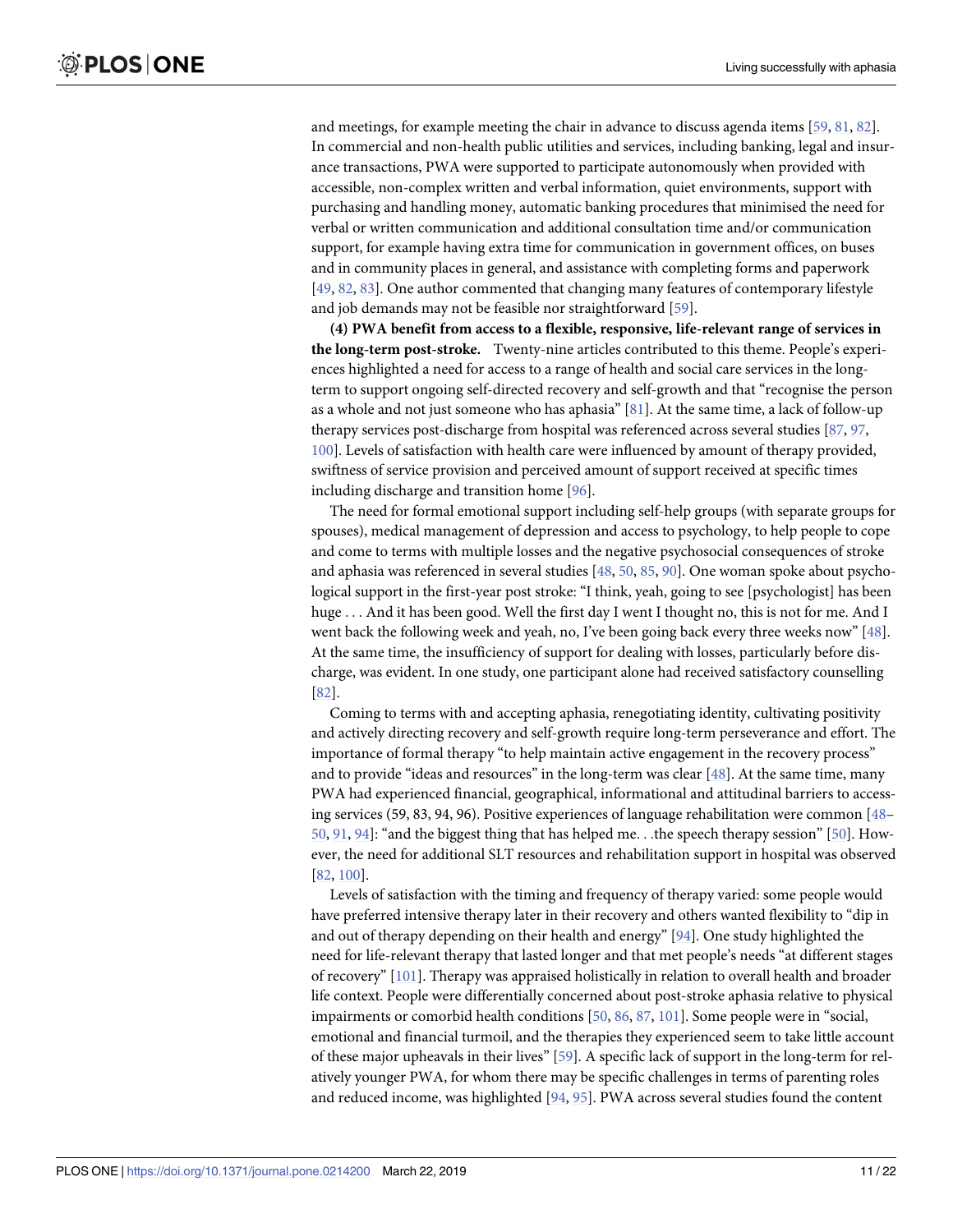of language therapy too theoretical, difficult, patronising or irrelevant to their needs and this was linked with patient-led discharge and disinterest in further support [\[82,](#page-19-0) [86,](#page-19-0) [94,](#page-19-0) [96,](#page-19-0) [101](#page-20-0)]. One man had found SLT hard and made him feel useless "like little kids an' that do there, you know?" [[86](#page-19-0)]. One study highlighted potential benefits of involving PWA in the planning and running of acute and post-acute services including: assisting staff to do a better job by learning about lived experiences of aphasia; and providing other PWA with ideas for long-term support once therapy had stopped [[81](#page-19-0)].

PWA accessed community health clinics, community organisations, home care/assistance programmes, caregivers and community nurses for support with activities like household chores, using the telephone and paperwork [[50](#page-17-0), [82](#page-19-0), [86](#page-19-0), [87](#page-19-0), [90](#page-19-0)]. One participant stressed the importance of actively seeking out assistance: "if you don't reach out, you get nothing; you get to stay alone sitting in your corner [\[82\]](#page-19-0). One participant was content and satisfied at moving into a supported unit in a retirement village with her husband, who also had aphasia, and so she could "easily call for support or care" [[47](#page-17-0)]. Another felt lucky to be supported to live alone in her own house with a nursing service each morning and support with cooking and ironing each afternoon [\[50\]](#page-17-0).

**(5) Accessible information and collaborative interactions with aphasia-aware healthcare professionals empower PWA to navigate the health system and direct their own recovery.** All 31 articles contributed to this theme. PWA wanted information about aphasia and treatment options to better understand and explain their condition to others, to organise and access services and to be actively involved in decisions about their care [[99](#page-19-0), [101](#page-20-0)]. For some, knowing recovery would take time fostered optimism [\[49\]](#page-17-0), whereas for others, negative prognostic information disrupted hope, positivity and engagement with rehabilitation [\[50,](#page-17-0) [94,](#page-19-0) [96,](#page-19-0) [98\]](#page-19-0). A lack of access to information was highlighted: "but we search and search and come up [empty]" [\[50\]](#page-17-0). This further compounded uncertainty about prognosis and the degree to which PWA "felt able to influence the course of it" [\[83\]](#page-19-0).

The value of positive relationships and interactions with healthcare professionals, including SLT's, who were knowledgeable about aphasia and supporting communication needs was highlighted across several studies [\[49,](#page-17-0) [50,](#page-17-0) [82](#page-19-0), [83](#page-19-0), [96](#page-19-0), [99](#page-19-0), [101](#page-20-0)]: "at least I had someone to go and talk to about things" [\[96\]](#page-19-0). PWA appreciated being "seen and heard", being spoken to directly and treated as equal and intelligent [\[96,](#page-19-0) [99\]](#page-19-0). At the same time, PWA across several studies described inaccessible encounters with medical professionals [\[82,](#page-19-0) [97,](#page-19-0) [101](#page-20-0)] and were frustrated, disappointed and irritated by being spoken over [\[94,](#page-19-0) [99,](#page-19-0) [100](#page-20-0)]: "What is the result of that test? Yes, you can explain that to my mother. But what about me? It's my stroke and I am a professional so tell me" [\[94\]](#page-19-0). A lack of knowledge and training on the part of health professionals was disempowering: "the strength of feeling appeared to stem from negative experiences caused by interaction with people who lacked appropriate knowledge of aphasia or its effects" [\[81,](#page-19-0) [83\]](#page-19-0). Indeed, aphasia increased vulnerability and potential for adverse events in hospital and rehabilitation settings. One woman who felt "ashamed" at being showered by a male nurse had been unable to express this to anyone apart from her husband [[87](#page-19-0)]. Another was distressed and angry at "wetting the floor" as she had not been able to communicate her basic care needs to a nurse [[97](#page-19-0)]. Hemsley and colleagues observed that "although most undesirable events reported by the participants were described as being non-harmful, the manner of their telling and the detail recalled. . .suggested that the events were still highly salient, somewhat distressing, and important to the participants" [\[97\]](#page-19-0).

Levels of involvement in clinical decision-making, goal-setting and therapy activities and responsiveness to patient feedback influenced levels of satisfaction and dissatisfaction with healthcare [[96](#page-19-0)]. There were individual differences in people's desired level of participation, from those who trusted the clinician as expert to make decisions in their best interests to those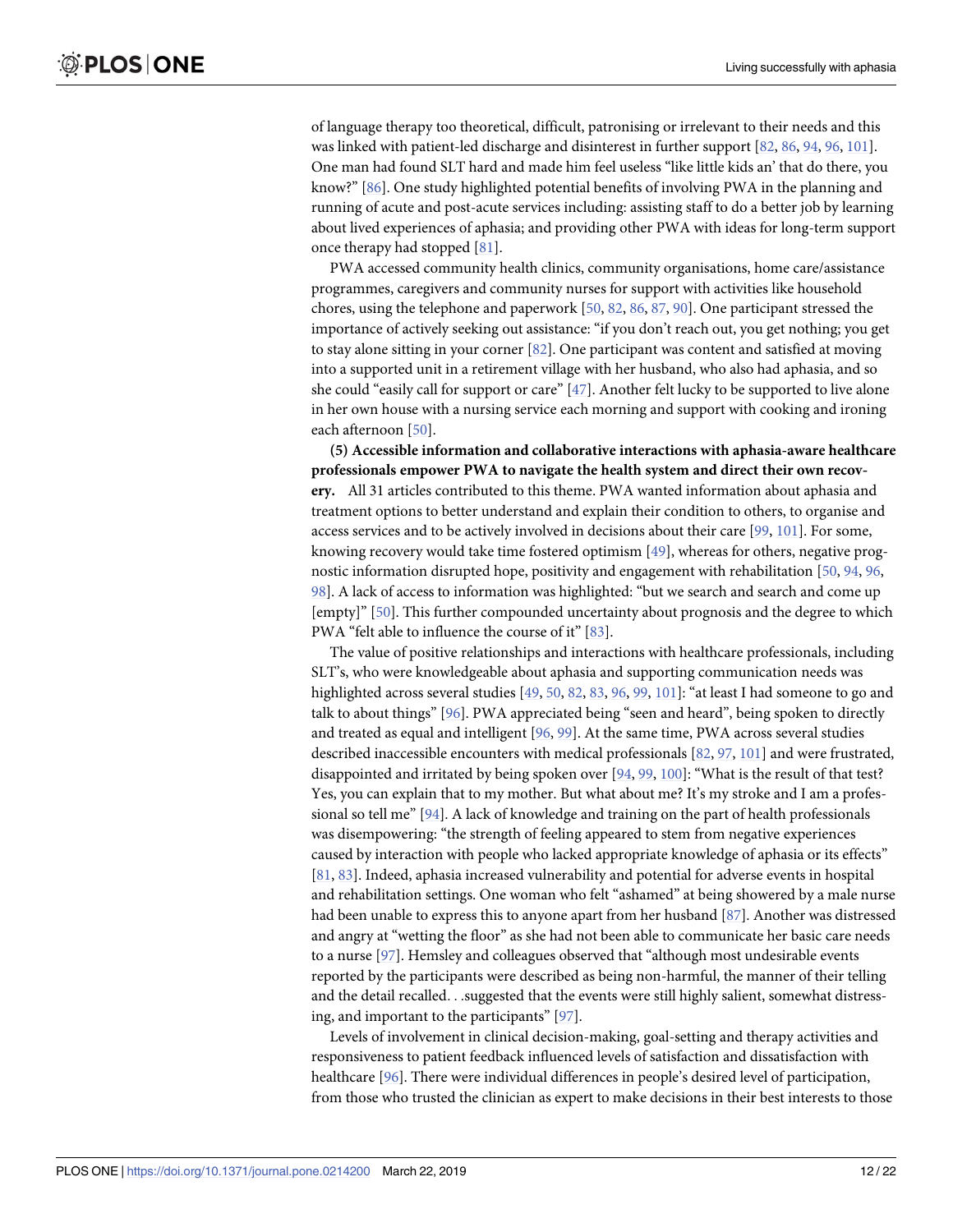who wanted to be involved and who may have been dissatisfied at the lack of collaboration [\[96,](#page-19-0) [99,](#page-19-0) [101](#page-20-0)]. Some people accepted that collaboration could be difficult at certain stages, including in the initial acute and post-acute stages when language was more severely affected, during which they needed next-of-kin support [[99](#page-19-0)]. Poor communication or vagueness regarding the timeframe of therapy, discharge decisions and the availability of further community supports (and suitability for these supports) had important implications for people's capacity to manage and direct their ongoing recovery [[82](#page-19-0), [99](#page-19-0)]. Some PWA thought their difficulties were too mild/severe to be eligible for further support and/or did not know "what was a reasonable request" on discharge from therapy [\[82,](#page-19-0) [94,](#page-19-0) [99\]](#page-19-0). Others did not want to jeopardise the therapeutic relationship or to waste the therapist's time by requesting more therapy, questioning decisions or overly directing goal-setting [\[94,](#page-19-0) [99\]](#page-19-0).

#### **Discussion**

To the best of our knowledge, this is the first qualitative evidence synthesis of the perspectives of people with post-stroke aphasia towards concepts relating to PR-LS. We synthesised 31 articles in which 350 PWA across 10 high-income countries were asked about their views on a diverse range of topics and concepts including the lived experience and consequences of aphasia, experiences of health and related services, participation, living successfully and quality of life. The spread of articles over time was 21 years. More than half ( $n = 17$ ) were published within 5 years prior to searching, reflecting growing activity in this area, indicating the timeliness of this synthesis.

#### **Summary of findings**

First, relationships, relationship roles and social support were important. Negative relationship changes were common, perhaps fuelled by a lack of formal support and information for friends and family, who themselves experience significant change and losses post-stroke. Second, people wanted to be seen as useful, contributing members of their communities through activities such as returning to work, volunteering and helping others. Many stressed the importance of being proactive about participation and socialising and being open to doing things differently. Participation provided an opportunity to develop confidence and autonomy, learn skills, reevaluate sense of self and progress to higher levels of activity. Third, participation was both hindered and enabled by external attitudes and structures. People felt that increasing awareness of aphasia and communication strategies among service providers and the general public would help support participation. Some felt that it was important to be open about their difficulties in order to gain support and to be assertive in response to discrimination. Fourth, coming to terms with aphasia and learning to live well required time, perseverance and access to responsive, flexible and person-centred support. However, people experienced multiple barriers to accessing appropriate services, particularly post-discharge. Fifth, aphasia rendered people vulnerable to adverse incidences and treatment burden. Accessible information and knowledgeable, trained healthcare professionals helped empower people to direct their recovery, organise care and collaborate in decisions about their treatment.

#### **Connections with literature**

The analysis adds to the literature by presenting an expanded conceptualisation of PR-LS in the context of aphasia post-stroke. There is a growing body of qualitative literature examining the insider perspectives of PWA about the meaning of living well and related topics, but the literature tends to focus on a limited set of issues that relate to living successfully without due attention to wider structural influences recognising issues of equity in accessing support and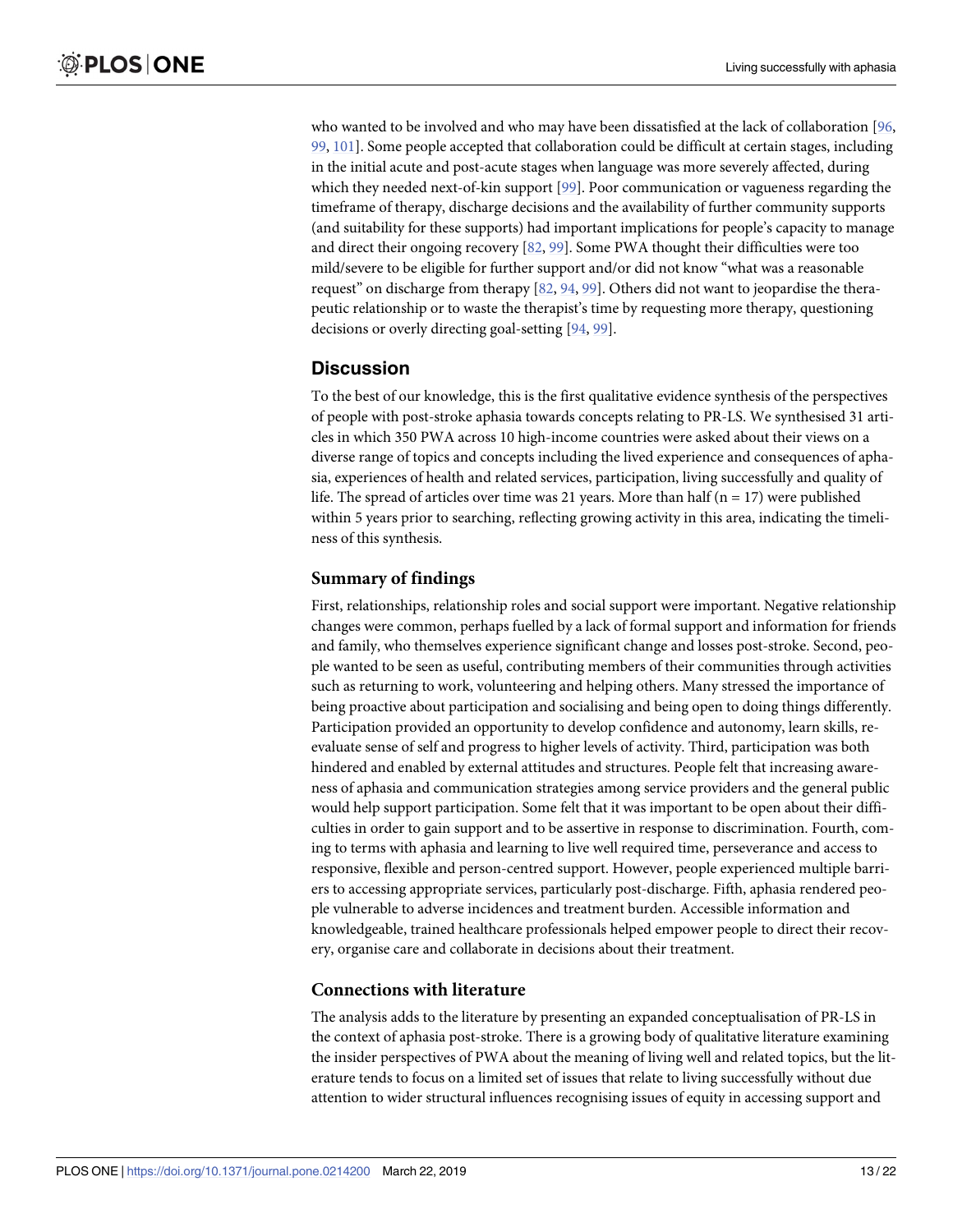<span id="page-13-0"></span>completing self-care activities. We wanted to understand how best to support PWA to live well whilst acknowledging the diverse, individual and dynamic nature of this concept and without limiting the types of things that might matter. We therefore integrated a wide range of topics including the lived experience and consequences of aphasia, living successfully, participation and experiences of health and related services. As a function of the review design, the findings thus add to the literature by highlighting the need to consider wider attitudinal and structural influences on PR-LS.

The analysis complements life participation approaches to aphasia, which focus on a 'broadening and refocusing of services' to support people affected by aphasia in achieving their life-goals [[102\]](#page-20-0). The findings support prior aphasia and stroke research highlighting the need for psychosocial support for coming to terms with loss, depression, grief and changes in life participation  $[61, 69, 102-105]$  $[61, 69, 102-105]$  $[61, 69, 102-105]$  $[61, 69, 102-105]$  $[61, 69, 102-105]$ . The analysis also supports prior recommendations for family-centred support, information and training in the context of aphasia [[12,](#page-16-0) [106–114\]](#page-20-0). Access to information and to knowledgeable, aphasia-aware health professionals empowers PWA to take charge of their condition, collaborate on treatment decisions and navigate and advocate for further support services [\[12,](#page-16-0) [34](#page-17-0), [106](#page-20-0), [113](#page-20-0), [115](#page-20-0), [116](#page-20-0)]. This is important for minimising the treatment burden and significant stroke management demands experienced by people with stroke, for whom capacity to organise care, develop coping strategies and adhere to treatments is negatively impacted by fragmented services, a lack of continuity of care, poor information provision and poor communication with and between healthcare providers [[34](#page-17-0)].

The analysis complements work demonstrating how participation is impacted by multiple environmental factors [\[117](#page-20-0), [118](#page-20-0)] and calls for social inclusion and social philosophy approaches to aphasia  $[61, 119]$  $[61, 119]$  $[61, 119]$  $[61, 119]$ . The analysis further supports a dynamic, multi-faceted conceptualisation of participation when construed from the insider perspective of people with disabilities (as opposed to classification systems such as the International Classification of Functioning, Disability and Health which emphasise disability and deficit) [[117,](#page-20-0) [120\]](#page-20-0). This involves meaningful engagement, choice and control, personal and societal responsibilities, having an impact, access and opportunity, and social inclusion and membership [[117](#page-20-0)]. The analysis also illustrates how younger PWA were particularly impacted in terms of loss of employment, income and changes to relationship roles including parenting, salient in the context of overall increasing numbers of people with stroke below 65 years [\[121\]](#page-20-0) and supporting prior work around social participation and return to work [\[52,](#page-18-0) [122,](#page-21-0) [123](#page-21-0)].

#### **Methodological critique**

In contrast with previous qualitative syntheses that included the perspectives of some PWA around treatment burden [\[34\]](#page-17-0) and long-term support needs [[69](#page-18-0)], we integrated topics relating to both internal and external influences on adaptation, personal recovery, life participation and living well in the context of aphasia, thus refining the conceptualisation of PR-LS and how best to promote living well with aphasia. The quality of the included studies was variable: just under one third ( $n = 10$ ) and one-half ( $n = 15$ ) of the papers respectively had high reliability and usefulness weighted ratings. Consequently, we conducted a sensitivity analysis to check the relative contribution of studies appraised as having low versus high reliability and usefulness [[73](#page-18-0)]. We found that the higher quality studies had contributed most in terms of extracted data and in terms of the development of the analytical themes. We also attempted comparative analysis to explore possible patterns of association of the findings with participant characteristics, study country or health system; however contextual information was insufficient for this purpose.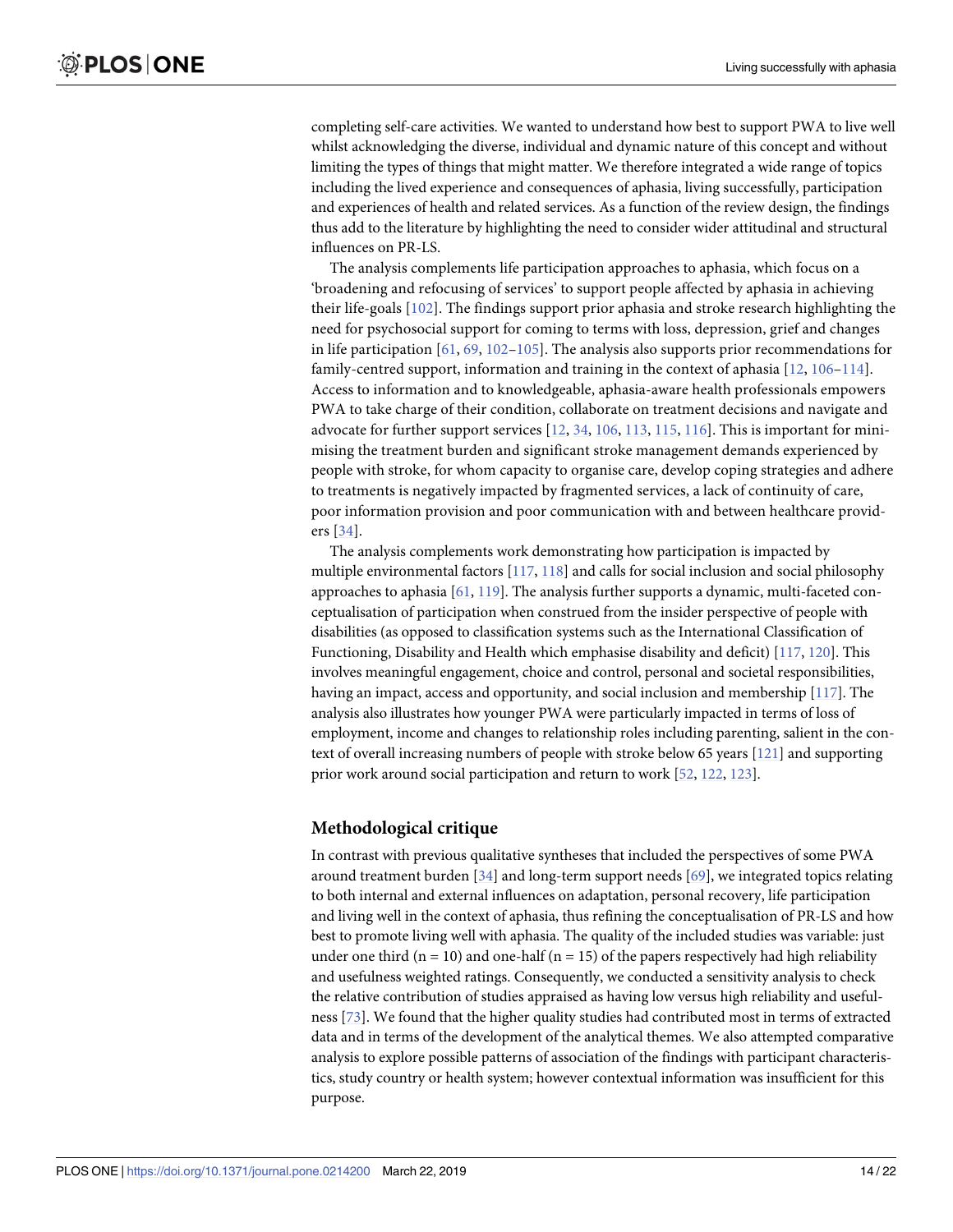<span id="page-14-0"></span>A rigorous approach was taken throughout. Each stage had independent input from two researchers with frequent discussions and consensus meetings amongst the authors to develop the synthesis and interpretations. The team included just 2 SLT researchers (MM, SF), which might reflect a limitation in terms of maximising knowledge of the field and elements of therapy and treatment for PWA. However, the interdisciplinary nature of the review team, with a social scientist (AM) and health psychologist (AH) brought strengths including enhanced reflexivity during the qualitative analysis process [\[124](#page-21-0)] and encouraged explanation and exploration of issues for non-clinicians.

#### **Implications for future research**

Responsive and relevant services must incorporate the perspectives of PWA [[101](#page-20-0)] and their significant others [\[107\]](#page-20-0). There is a need for further research asking PWA and other stakeholders specifically about factors influencing living well in order to validate the refined conceptualisation of PR-LS in this synthesis. There is a need for studies that would implement and research PWA involvement in service development. Future studies should examine supports for PWA of working age and their families, including the needs of children and spouses and financial impacts. Finally, several shortcomings identified in the quality of the included studies must be addressed in future studies to ensure the meaningful inclusion of PWA in the research process and in-service development initiatives. These included: inadequate description of steps taken to include PWA in the interview process, for example through supported communication techniques; a lack of involvement of PWA in research design; and under-representation of the perspectives of people with severe aphasia.

## **Conclusion**

This synthesis advances conceptual understanding of PR-LS according to the perspectives of PWA post-stroke considering both internal and external factors to do with living well. Personal recovery and living successfully with aphasia are promoted via responsive, flexible and longterm support for PWA, their friends and family and the wider community, and through opportunities for people to participate autonomously and to make a genuine contribution to their communities. The themes need to be further validated with PWA and other stakeholders. Shortcomings in the quality of the existing evidence base must be addressed in future studies to ensure that PWA are meaningfully included in research and in-service development initiatives.

# **Supporting information**

**S1 [Text](http://www.plosone.org/article/fetchSingleRepresentation.action?uri=info:doi/10.1371/journal.pone.0214200.s001). Review protocol.** International Prospective Register of Systematic Reviews PROS-PERO 2017. CRD42017056110. (PDF)

**S2 [Text](http://www.plosone.org/article/fetchSingleRepresentation.action?uri=info:doi/10.1371/journal.pone.0214200.s002). Study eligibility criteria.** (PDF)

**S3 [Text](http://www.plosone.org/article/fetchSingleRepresentation.action?uri=info:doi/10.1371/journal.pone.0214200.s003). Descriptive themes.** (PDF) **S4 [Text](http://www.plosone.org/article/fetchSingleRepresentation.action?uri=info:doi/10.1371/journal.pone.0214200.s004). Barrier and enabler statements.**

(PDF)

**S1 [Checklist.](http://www.plosone.org/article/fetchSingleRepresentation.action?uri=info:doi/10.1371/journal.pone.0214200.s005) ENTREQ checklist.** (PDF)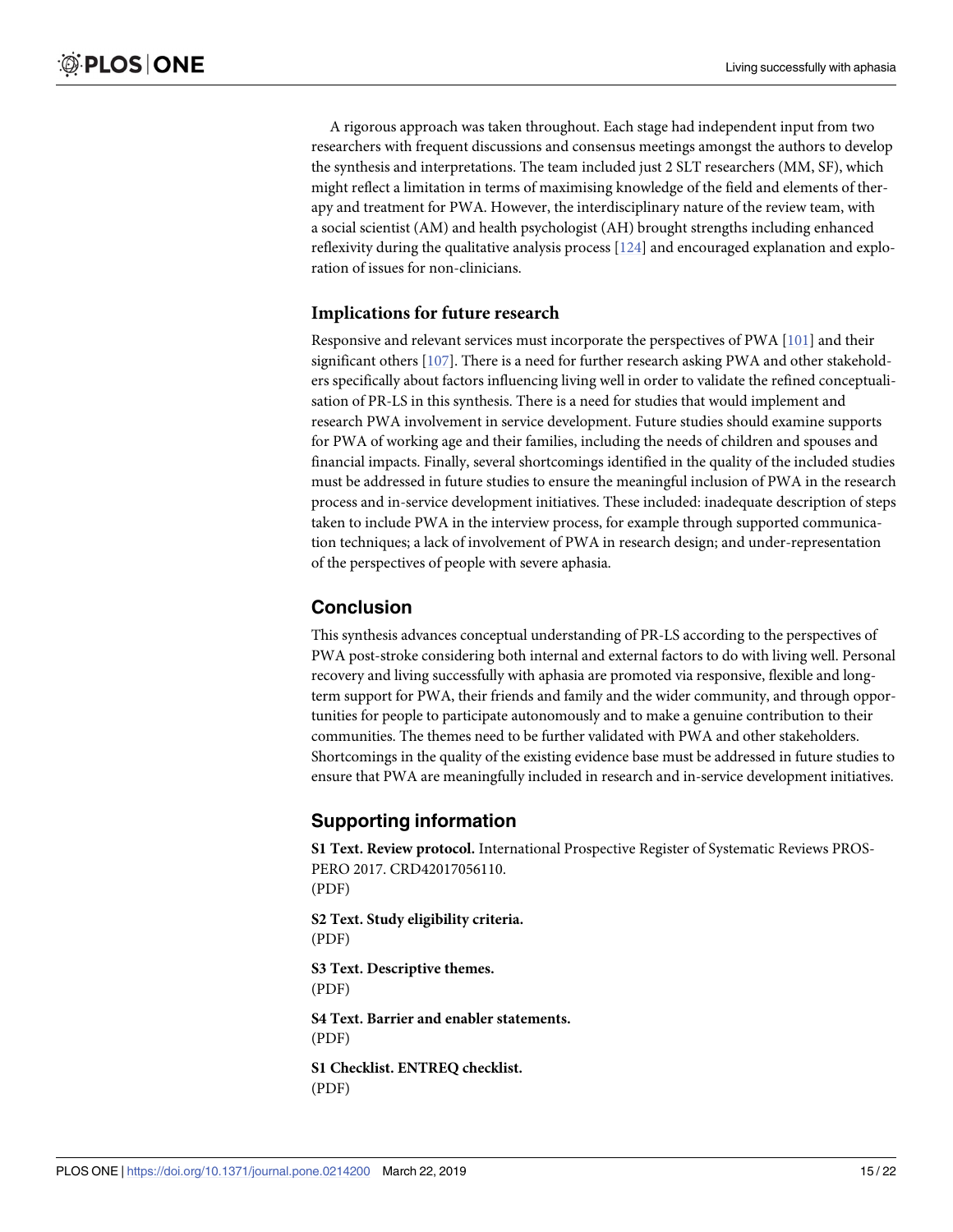<span id="page-15-0"></span>**S2 [Checklist.](http://www.plosone.org/article/fetchSingleRepresentation.action?uri=info:doi/10.1371/journal.pone.0214200.s006) PRISMA checklist.** (PDF) **S1 [Table.](http://www.plosone.org/article/fetchSingleRepresentation.action?uri=info:doi/10.1371/journal.pone.0214200.s007) Search strategy.** (PDF) **S2 [Table.](http://www.plosone.org/article/fetchSingleRepresentation.action?uri=info:doi/10.1371/journal.pone.0214200.s008) Critical appraisal instrument.** (PDF) **S3 [Table.](http://www.plosone.org/article/fetchSingleRepresentation.action?uri=info:doi/10.1371/journal.pone.0214200.s009) Data extraction instrument.** (PDF) **S4 [Table.](http://www.plosone.org/article/fetchSingleRepresentation.action?uri=info:doi/10.1371/journal.pone.0214200.s010) Summary of included studies.** (PDF) **S5 [Table.](http://www.plosone.org/article/fetchSingleRepresentation.action?uri=info:doi/10.1371/journal.pone.0214200.s011) Summary of critical appraisal.** (PDF)

#### **Acknowledgments**

The authors sincerely thank Aoife Gallagher, University of Limerick, for independently screening title / abstract for all citations and for helping with full text screening. The authors thank Aine O'Dea, University of Limerick, and Aine Kearns, University College Cork, for help with full text screening and with data extraction respectively. The authors also thank Ben Meehan, QDA Training, for NVivo software support and Dr. Fintan Bracken, University of Limerick, for assisting with designing the electronic search strategy. The authors also acknowledge the advice and training Molly Manning received from Professor John Browne, University College Cork, who teaches PG7016, a postgraduate module in Systematic Reviews in the Health Sciences.

#### **Author Contributions**

**Conceptualization:** Molly Manning, Anne MacFarlane, Anne Hickey, Sue Franklin.

**Data curation:** Molly Manning.

**Formal analysis:** Molly Manning, Anne MacFarlane, Anne Hickey, Sue Franklin.

**Methodology:** Molly Manning, Anne MacFarlane, Anne Hickey, Sue Franklin.

**Project administration:** Molly Manning, Sue Franklin.

**Writing – original draft:** Molly Manning.

**Writing – review & editing:** Molly Manning, Anne MacFarlane, Anne Hickey, Sue Franklin.

#### **References**

- **[1](#page-1-0).** Feigin VL, Forouzanfar MH, Krishnamurthi R, Mensah GA, Connor M, Bennett DA, et al. Global and regional burden of stroke during 1990–2010: findings from the Global Burden of Disease Study 2010. The Lancet. 383(9913):245–55.
- **[2](#page-1-0).** Thrift AG, Thayabaranathan T, Howard G, Howard VJ, Rothwell PM, Feigin VL, et al. Global stroke statistics. Int J Stroke. 2017; 12(1):13–32. <https://doi.org/10.1177/1747493016676285> PMID: [27794138](http://www.ncbi.nlm.nih.gov/pubmed/27794138)
- **[3](#page-1-0).** McKevitt C, Fudge N, Redfern J, Sheldenkar A, Crichton S, Rudd AR, et al. Self-reported long-term needs after stroke. Stroke. 2011.
- **[4](#page-1-0).** McKevitt C, Fudge N, Redfern J, Sheldenkar A, Crichton S, Wolfe C. UK stroke survivor needs survey. Easy access version. London: The Stroke Association; 2010.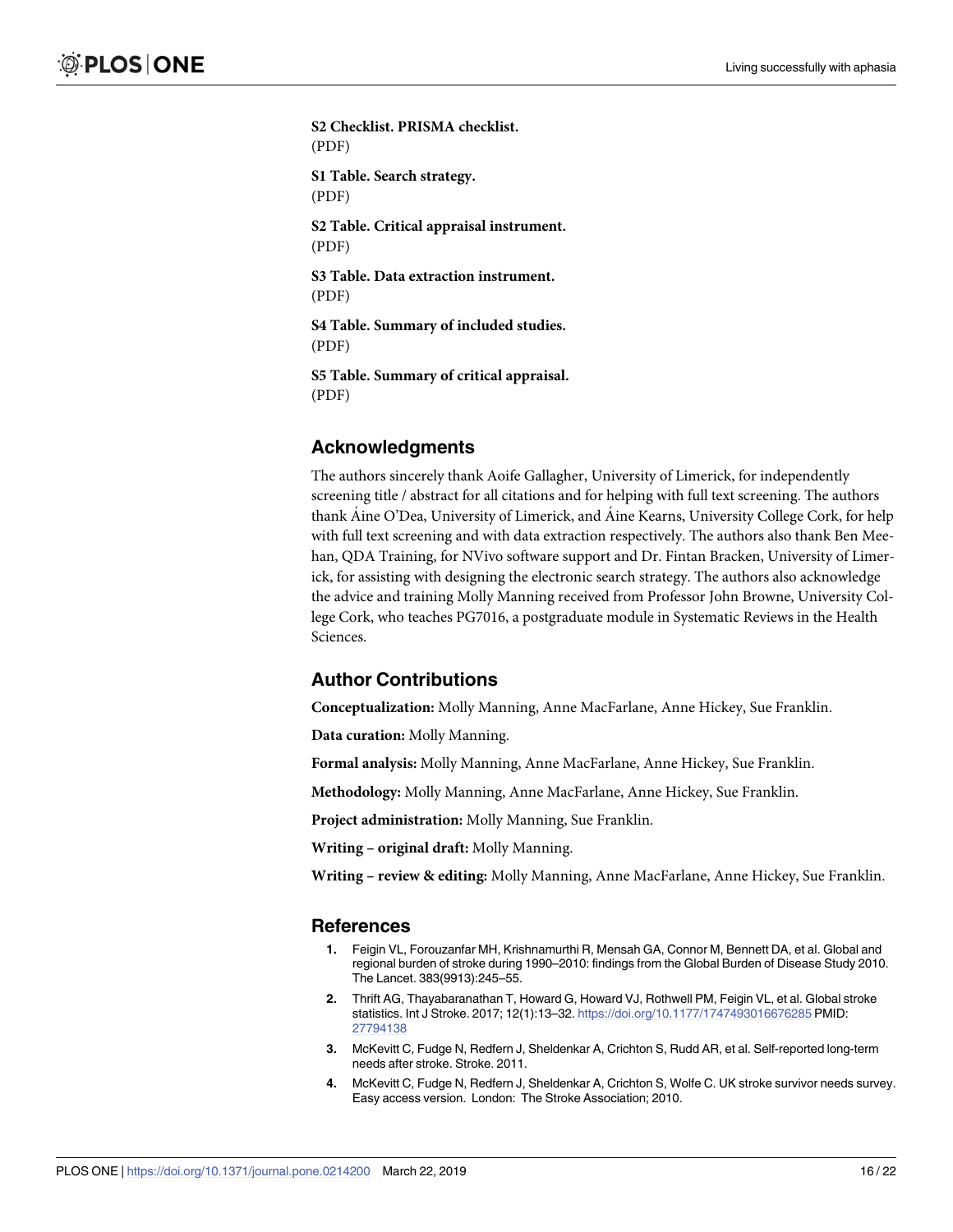- <span id="page-16-0"></span>**[5](#page-1-0).** Black-Schaffer R, Osberg J. Return to work after stroke: development of a predictive model. Arch Phys Med Rehabil. 1990; 71:285–90. PMID: [2327878](http://www.ncbi.nlm.nih.gov/pubmed/2327878)
- **6.** Engelter ST, Gostynski M, Papa S, Frei M, Born C, Ajdacic-Gross V, et al. Epidemiology of aphasia attributable to first ischemic stroke: incidence, severity, fluency, etiology, and thrombolysis. Stroke. 2006; 37(6):1379–84. <https://doi.org/10.1161/01.STR.0000221815.64093.8c> PMID: [16690899](http://www.ncbi.nlm.nih.gov/pubmed/16690899)
- **7.** Flowers HL, Skoretz SA, Silver FL, Rochon E, Fang J, Flamand-Roze C, et al. Poststroke Aphasia Frequency, Recovery, and Outcomes: A Systematic Review and Meta-Analysis. Arch Phys Med Rehabil. 2016.
- **8.** Hilari K. The impact of stroke: are people with aphasia different to those without? Disabil Rehabil. 2011; 33(3):211–8. <https://doi.org/10.3109/09638288.2010.508829> PMID: [20712416](http://www.ncbi.nlm.nih.gov/pubmed/20712416)
- **9.** Laska AC, Hellblom A, Murray V, Kahan T, Von Arbin M. Aphasia in acute stroke and relation to outcome. J Intern Med. 2001; 249(5):413–22. PMID: [11350565](http://www.ncbi.nlm.nih.gov/pubmed/11350565)
- **[10](#page-1-0).** Northcott S, Marshall J, Hilari K. What factors predict who will have a strong social network following a stroke? J Speech Lang Hear Res. 2016; 59(4):772–83. [https://doi.org/10.1044/2016\\_JSLHR-L-15-](https://doi.org/10.1044/2016_JSLHR-L-15-0201) [0201](https://doi.org/10.1044/2016_JSLHR-L-15-0201) PMID: [27401538](http://www.ncbi.nlm.nih.gov/pubmed/27401538)
- **[11](#page-1-0).** Brady MC, Fredrick A, Williams B. People with aphasia: capacity to consent, research participation and intervention inequalities. Int J Stroke. 2013; 8(3):193–6. [https://doi.org/10.1111/j.1747-4949.](https://doi.org/10.1111/j.1747-4949.2012.00900.x) [2012.00900.x](https://doi.org/10.1111/j.1747-4949.2012.00900.x) PMID: [23130972](http://www.ncbi.nlm.nih.gov/pubmed/23130972)
- **[12](#page-13-0).** Clinical Centre for Research Excellence in Aphasia Rehabilitation. Aphasia Rehabilitation Best Practice Statements 2014. Comprehensive supplement to the Australian Aphasia Rehabilitation Pathway. Brisbane, Queensland.2014.
- **13.** Rohde A, Worrall L, Le Dorze G. Systematic review of the quality of clinical guidelines for aphasia in stroke management. J Eval Clin Pract. 2013; 19(6):994–1003. <https://doi.org/10.1111/jep.12023> PMID: [23448162](http://www.ncbi.nlm.nih.gov/pubmed/23448162)
- **[14](#page-1-0).** Shrubsole K, Worrall L, Power E, O'Connor DA. Recommendations for post-stroke aphasia rehabilitation: an updated systematic review and evaluation of clinical practice guidelines. Aphasiology. 2017; 31(1):1–24.
- **[15](#page-1-0).** Bury M. The sociology of chronic illness: a review of research and prospects. Sociol Health Illn. 1991; 13(4).
- **[16](#page-1-0).** World Health Organisation (WHO). Innovative care for chronic conditions: building blocks for action. Global report. Geneva; 2002.
- **[17](#page-1-0).** World Health Organisation. Framework on integrated, people-centred health services. Geneva: World Health Organisation; 2016.
- **[18](#page-1-0).** Carroll C. Qualitative evidence synthesis to improve implementation of clinical guidelines. BMJ. 2017; 356.
- **[19](#page-1-0).** Langlois EV, Tunçalp Ö, Norris SL, Askew I, Ghaffar A. Qualitative evidence to improve guidelines and health decision-making. Bull World Health Organ. 2018; 96:79-A.
- **[20](#page-1-0).** Mead N, Bower P. Patient-centredness: a conceptual framework and review of the empirical literature. Soc Sci Med. 2000; 51(7):1087–110. PMID: [11005395](http://www.ncbi.nlm.nih.gov/pubmed/11005395)
- **[21](#page-1-0).** Peytremann-Bridevaux I, Arditi C, Gex G, Bridevaux P, Burnand B. Chronic disease management programmes for adults with asthma. Cochrane Db Syst Rev. 2015( 5).
- **22.** Lenferink A, Brusse-Keizer M, van der Valk PD, Frith PA, Zwerink M, Monninkhof EM, et al. Self-management interventions including action plans for exacerbations versus usual care in patients with chronic obstructive pulmonary disease. Cochrane Db Syst Rev. 2017( 8).
- **23.** Kelly C, Grundy S, Lynes D, Evans D, Gudur S, Milan S, et al. Self-management for bronchiectasis. Cochrane Db Syst Rev. 2018( 2).
- **24.** Fryer C, Luker J, McDonnell M, Hillier S. Self management programmes for quality of life in people with stroke. Cochrane Db Syst Rev. 2016( 8).
- **25.** Wray F, Clarke D, Forster A. Post-stroke self-management interventions: a systematic review of effectiveness and investigation of the inclusion of stroke survivors with aphasia. Disabil Rehabil. 2017:1– 15.
- **26.** Duke S-A, Colagiuri S, Colagiuri R. Individual patient education for people with type 2 diabetes mellitus. Cochrane Db Syst Rev. 2009( 1).
- **27.** Pal K, Eastwood S, Michie S, Farmer A, Barnard M, Peacock R, et al. Computer-based diabetes selfmanagement interventions for adults with type 2 diabetes mellitus. Cochrane Db Syst Rev. 2013( 3).
- **28.** Squire S, Hill P. The expert patients programme. Clinical Governance: An International Journal. 2006; 11(1):17–21.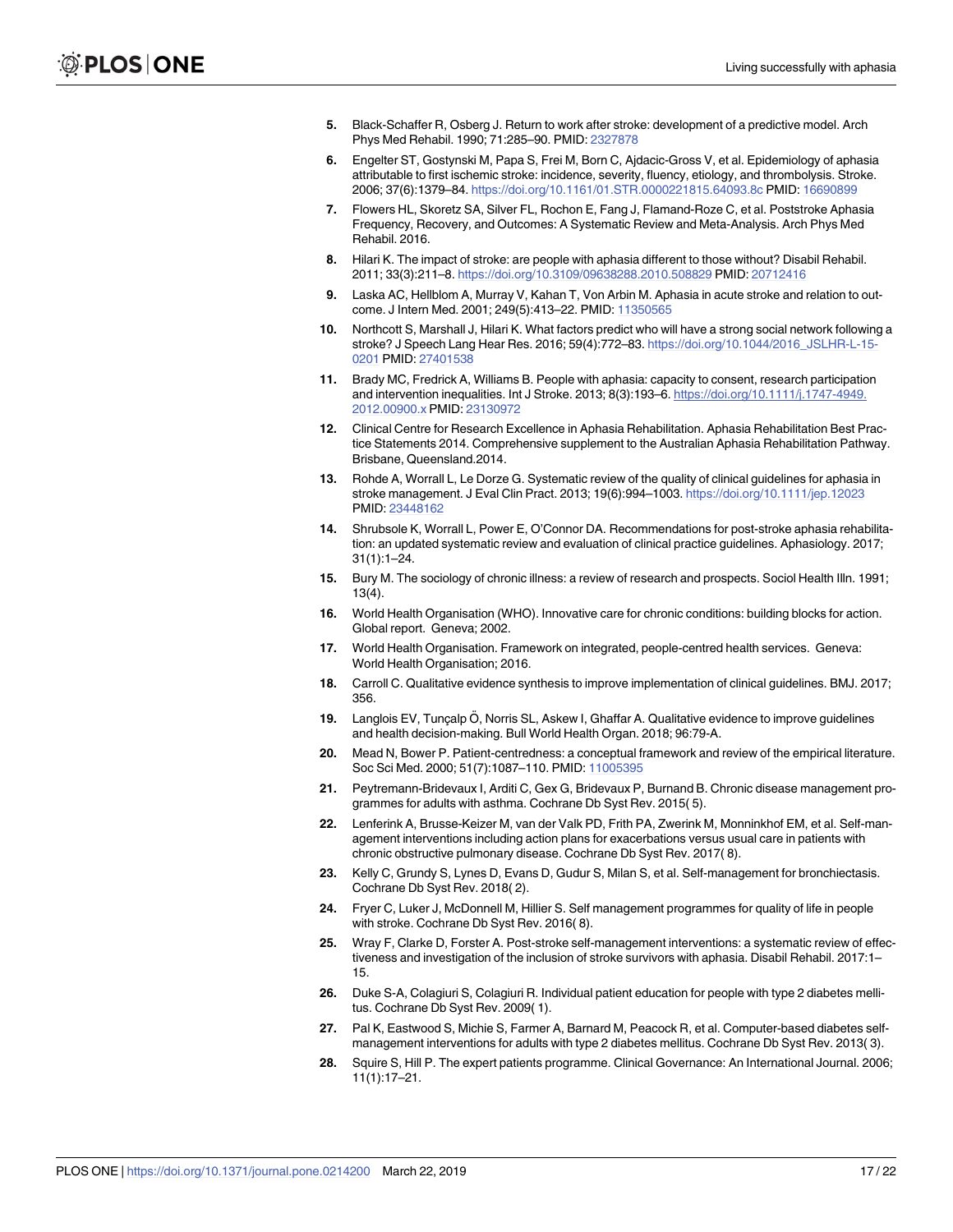- <span id="page-17-0"></span>**[29](#page-1-0).** Lorig KS, D S, Ritter P, Laurent D, Hobbs M. Effect of a self-management program on patients with chronic disease. Eff Clin Pract. 2001; 4(6):256–62. PMID: [11769298](http://www.ncbi.nlm.nih.gov/pubmed/11769298)
- **[30](#page-1-0).** Jones MC, MacGillivray S, Kroll T, Zohoor AR, Connaghan J. A thematic analysis of the conceptualisation of self-care, self-management and self-management support in the long-term conditions management literature. J Nurs Healthc Chronic Illn. 2011; 3(3):174–85.
- **[31](#page-1-0).** Abu Dabrh AM, Gallacher K, Boehmer KR, Hargraves IG, Mair FS. Minimally disruptive medicine: the evidence and conceptual progress supporting a new era of healthcare. J R Coll Physicians Edinb. 2015; 45(2):114–7. <https://doi.org/10.4997/JRCPE.2015.205> PMID: [26181525](http://www.ncbi.nlm.nih.gov/pubmed/26181525)
- **[32](#page-2-0).** Potter CM, Kelly L, Hunter C, Fitzpatrick R, Peters M. The context of coping: a qualitative exploration of underlying inequalities that influence health services support for people living with long-term conditions. Sociol Health Illn. 2017.
- **[33](#page-1-0).** Vassilev I, Rogers A, Sanders C, Kennedy A, Blickem C, Protheroe J, et al. Social networks, social capital and chronic illness self-management: a realist review. Chronic illness. 2011; 7(1):60. [https://](https://doi.org/10.1177/1742395310383338) [doi.org/10.1177/1742395310383338](https://doi.org/10.1177/1742395310383338) PMID: [20921033](http://www.ncbi.nlm.nih.gov/pubmed/20921033)
- **[34](#page-1-0).** Gallacher K, Morrison D, Jani B, Macdonald S, May CR, Montori VM, et al. Uncovering treatment burden as a key concept for stroke care: a systematic review of qualitative research. PLoS Med. 2013; 10 (6):e1001473. <https://doi.org/10.1371/journal.pmed.1001473> PMID: [23824703](http://www.ncbi.nlm.nih.gov/pubmed/23824703)
- **[35](#page-1-0).** Gallacher K, Bhautesh J, Morrison D, MacDonald S, Blane D, Erwin P, et al. Qualitative systematic reviews of treatment burden in stroke, heart failure and diabetes—Methodological challenges and solutions. BMC Med Res Methodol. 2013; 13(10).
- **[36](#page-2-0).** Anthony WA. Recovery from mental illness: the guiding vision of the mental health service system in the 1990s. Psychosocial Rehabilitation Journal. 1993; 16(4):11–23.
- **[37](#page-2-0).** McDaid S. Recovery: what you should expect from a good quality mental health service. Dublin: Mental Health Reform; 2013.
- **[38](#page-2-0).** Slade M. Personal recovery and mental illness: a guide for mental health professionals. Cambridge: Cambridge University Press; 2009.
- **[39](#page-2-0).** Shepherd G, Boardman J, Slade M. Making recovery a reality. London: Sainsbury Centre for Mental Health; 2008.
- **[40](#page-2-0).** Mental Health Commission. Blueprint for mental health services in New Zealand. Wellington: Mental Health Commission; 1998.
- **[41](#page-2-0).** Jeste D, Depp C, Vahia I. Successful cognitive and emotional aging. World Psychiatry. 2010; 9:78–84. PMID: [20671889](http://www.ncbi.nlm.nih.gov/pubmed/20671889)
- **[42](#page-2-0).** Martin P, Kelly N, Kahana B, Kahana E, Willcox BJ, Willcox DC, et al. Defining successful aging: A tangible or elusive concept? The Gerontologist. 2015; 55(1):14–25. [https://doi.org/10.1093/geront/](https://doi.org/10.1093/geront/gnu044) [gnu044](https://doi.org/10.1093/geront/gnu044) PMID: [24840916](http://www.ncbi.nlm.nih.gov/pubmed/24840916)
- **[43](#page-2-0).** Rubinstein RL, de Medeiros K. "Successful aging," gerontological theory and neoliberalism: A qualitative critique. The Gerontologist. 2015; 55(1):34–42. PMID: [25161262](http://www.ncbi.nlm.nih.gov/pubmed/25161262)
- **[44](#page-2-0).** Holland AL. Living successfully with aphasia: Three variations on the theme. Top Stroke Rehabil. 2006; 13(1):44–51. <https://doi.org/10.1310/13D7-R31R-8A0D-Y74G> PMID: [16581629](http://www.ncbi.nlm.nih.gov/pubmed/16581629)
- **[45](#page-2-0).** Boles L. Success stories in aphasia. Top Stroke Rehabil. 2006; 13(1):37–43. [https://doi.org/10.1310/](https://doi.org/10.1310/29WX-32LE-A21H-3JQJ) [29WX-32LE-A21H-3JQJ](https://doi.org/10.1310/29WX-32LE-A21H-3JQJ) PMID: [16581628](http://www.ncbi.nlm.nih.gov/pubmed/16581628)
- **[46](#page-2-0).** Hinckley JJ. Finding messages in bottles: Living successfully with stroke and aphasia. Top Stroke Rehabil. 2006; 13(1):25–36. <https://doi.org/10.1310/FLJ3-04DQ-MG8W-89EU> PMID: [16581627](http://www.ncbi.nlm.nih.gov/pubmed/16581627)
- **[47](#page-2-0).** Cruice M, Worrall L, Hickson L. Perspectives of quality of life by people with aphasia and their family: suggestions for successful living. Top Stroke Rehabil. 2006; 13(1):14–24. [https://doi.org/10.1310/](https://doi.org/10.1310/4JW5-7VG8-G6X3-1QVJ) [4JW5-7VG8-G6X3-1QVJ](https://doi.org/10.1310/4JW5-7VG8-G6X3-1QVJ) PMID: [16581626](http://www.ncbi.nlm.nih.gov/pubmed/16581626)
- **[48](#page-2-0).** Grohn B, Worrall L, Simmons-Mackie N, Hudson K. Living successfully with aphasia during the first year post-stroke: A longitudinal qualitative study. Aphasiology. 2014; 28(12):1405–25.
- **[49](#page-3-0).** Grohn B, Worrall LE, Simmons-Mackie N, Brown K. The first 3-months post-stroke: what facilitates successfully living with aphasia? Int J Speech Lang Pathol. 2012; 14(4):390–400. [https://doi.org/10.](https://doi.org/10.3109/17549507.2012.692813) [3109/17549507.2012.692813](https://doi.org/10.3109/17549507.2012.692813) PMID: [22762206](http://www.ncbi.nlm.nih.gov/pubmed/22762206)
- **[50](#page-2-0).** Brown K, Worrall L, Davidson B, Howe T. Snapshots of success: An insider perspective on living successfully with aphasia. Aphasiology. 2010; 24(10):1267–95.
- **[51](#page-2-0).** Brown K, Worrall LE, Davidson B, Howe T. Living successfully with aphasia: a qualitative meta-analysis of the perspectives of individuals with aphasia, family members, and speech-language pathologists. Int J Speech Lang Pathol. 2012; 14(2):141-55. <https://doi.org/10.3109/17549507.2011.632026> PMID: [22149648](http://www.ncbi.nlm.nih.gov/pubmed/22149648)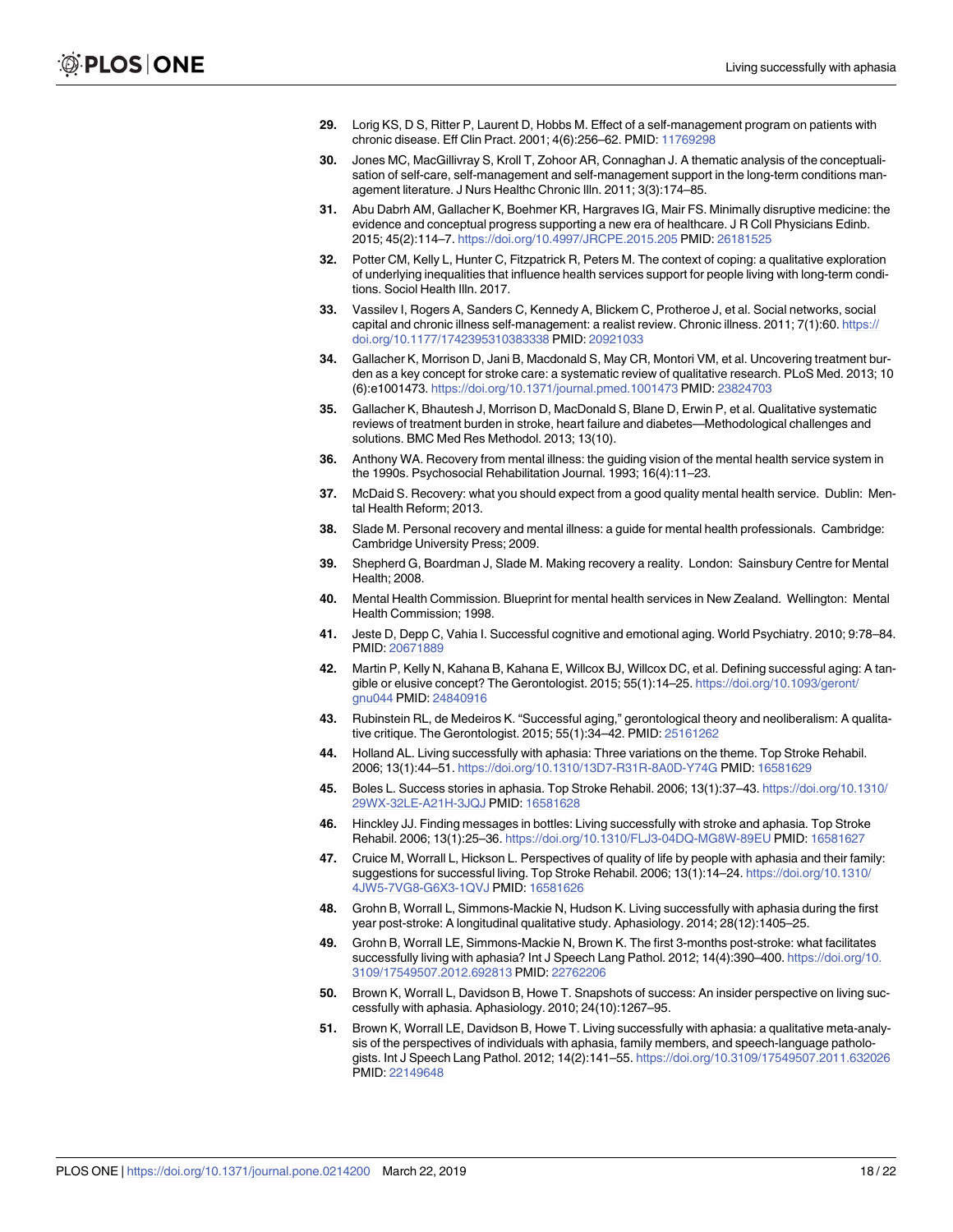- <span id="page-18-0"></span>**[52](#page-3-0).** Dalemans RJP, De Witte LP, Wade DT, Van den Heuvel WJA. A description of social participation in working-age persons with aphasia: A review of the literature. Aphasiology. 2008; 22(10):1071–91.
- **53.** Davidson B, Howe T, Worrall L, Hickson L, Togher L. Social participation for older people with aphasia: the impact of communication disability on friendships. Top Stroke Rehabil. 2008; 15(4):325–40. <https://doi.org/10.1310/tsr1504-325> PMID: [18782736](http://www.ncbi.nlm.nih.gov/pubmed/18782736)
- **[54](#page-6-0).** Dietz A, Thiessen A, Griffith J, Peterson A, Sawyer E, McKelvey M. The renegotiation of social roles in chronic aphasia: Finding a voice through AAC. Aphasiology. 2013; 27(3):309–25.
- **[55](#page-6-0).** Le Dorze G, Brassard C. A description of the consequences of aphasia on aphasic persons and their relatives and friends, based on the WHO model of chronic diseases. Aphasiology. 1995; 9(3):239–55.
- **56.** Mumby K, Whitworth A. Adjustment processes in chronic aphasia after stroke: Exploring multiple perspectives in the context of a community-based intervention. Aphasiology. 2013; 27(4):462–89.
- **57.** Parr S. Living with severe aphasia: Tracking social exclusion. Aphasiology. 2007; 21(1):98–123.
- **58.** Parr S. Coping with aphasia: Conversations with 20 aphasic people. Aphasiology. 1994; 8(5):457–66.
- **[59](#page-6-0).** Parr S. Psychosocial aspects of aphasia: Whose perspectives? Folia Phoniatrica Et Logopaedica. 2001; 53(5):266–88. <https://doi.org/10.1159/000052681> PMID: [11464068](http://www.ncbi.nlm.nih.gov/pubmed/11464068)
- **60.** Simmons-Mackie N, Lynch KE. Qualitative research in aphasia: A review of the literature. Aphasiology. 2013; 27(11):1281–301.
- **[61](#page-13-0).** Simmons-Mackie NN, Damico JS. Access and social inclusion in aphasia: Interactional principles and applications. Aphasiology. 2007; 21(1):81–97.
- **62.** Tanner D, Gerstenberger L. The grief response in neuropathologies of speechand language. Aphasiology. 1988; 2:79–84.
- **63.** Wood JP, Connelly DM, R MM. 'Getting back to real living': a qualitative study of the process of community reintegration after stroke. Clin Rehabil. 2010; 24:1045–56. [https://doi.org/10.1177/](https://doi.org/10.1177/0269215510375901) [0269215510375901](https://doi.org/10.1177/0269215510375901) PMID: [20713436](http://www.ncbi.nlm.nih.gov/pubmed/20713436)
- **[64](#page-6-0).** Bright FAS, Kayes NM, McCann CM, McPherson KM. Hope in people with aphasia. Aphasiology. 2013; 27(1):41–58.
- **[65](#page-3-0).** Mc Menamin R, Tierney E, Mac Farlane A. Addressing the long-term impacts of aphasia: how far does the Conversation Partner Programme go? Aphasiology. 2015; 29(8):889–913.
- **[66](#page-3-0).** Langlois EV, Tunçalp Ö, Norris SL, Askewb I, Ghaffara A. Qualitative evidence to improve guidelines and health decision-making. Bull World Health Organ. 2018; 96:79–A.
- **67.** Lewin S, Glenton C, Munthe-Kaas H, Carlsen B, Colvin CJ, Gülmezoglu M, et al. Using Qualitative Evidence in Decision Making for Health and Social Interventions: An Approach to Assess Confidence in Findings from Qualitative Evidence Syntheses (GRADE-CERQual). PLoS Med. 2015; 12(10): e1001895. <https://doi.org/10.1371/journal.pmed.1001895> PMID: [26506244](http://www.ncbi.nlm.nih.gov/pubmed/26506244)
- **[68](#page-3-0).** Lewin S, Booth A, Glenton C, Munthe-Kaas H, Rashidian A, Wainwright M, et al. Applying GRADE-CERQual to qualitative evidence synthesis findings: introduction to the series. Implementation Science. 2018; 13(1):2.
- **[69](#page-3-0).** Wray F, Clarke D. Longer-term needs of stroke survivors with communication difficulties living in the community: a systematic review and thematic synthesis of qualitative studies. Bmj Open. 2017; 7(10).
- **[70](#page-3-0).** Manning M, Hickey A, MacFarlane A, Franklin S. Perspectives of people with aphasia post-stroke towards recovery, living successfully with aphasia and related constructs: a systematic review and qualitative thematic synthesis. PROSPERO. 2017:CRD42017056110.
- **[71](#page-3-0).** Tong A, Flemming K, McInnes E, Oliver S, Craig J. Enhancing transparency in reporting the synthesis of qualitative research: ENTREQ. BMC Med Res Methodol. 2012; 12(1):181.
- **[72](#page-3-0).** Moher D, Liberati A, Tetzlaff J, Altman D, The PRISMA Group. Preferred reporting items for systematic reviews and meta-analyses: The prisma statement. PLoS Med. 2009; 6(7).
- **[73](#page-4-0).** Thomas J, Harden A. Methods for the thematic synthesis of qualitative research in systematic reviews. BMC Med Res Methodol. 2008; 8:45. <https://doi.org/10.1186/1471-2288-8-45> PMID: [18616818](http://www.ncbi.nlm.nih.gov/pubmed/18616818)
- **[74](#page-4-0).** Bramer W, de Jonge GB. Improving efficiency and confidence in systematic literature searching. European Association for Health Information and Libraries (EAHIL), the International Conference of Animal Health Information Specialists (ICAHIS) and the International Clinical Librarian Conference (ICLC); Edinburgh2015.
- **[75](#page-4-0).** Cooke A, Smith D, Booth A. Beyond PICO: the SPIDER tool for qualitative evidence synthesis. Qual Health Res. 2012; 22(10):1435–43. <https://doi.org/10.1177/1049732312452938> PMID: [22829486](http://www.ncbi.nlm.nih.gov/pubmed/22829486)
- **[76](#page-4-0).** Rees R, Oliver K, Woodman J, Thomas J. Children's views about obesity, body size, shape and weight: a systematic review. London: EPPI Centre, Social Science Research Unit, Institute of Education, University of London; 2009.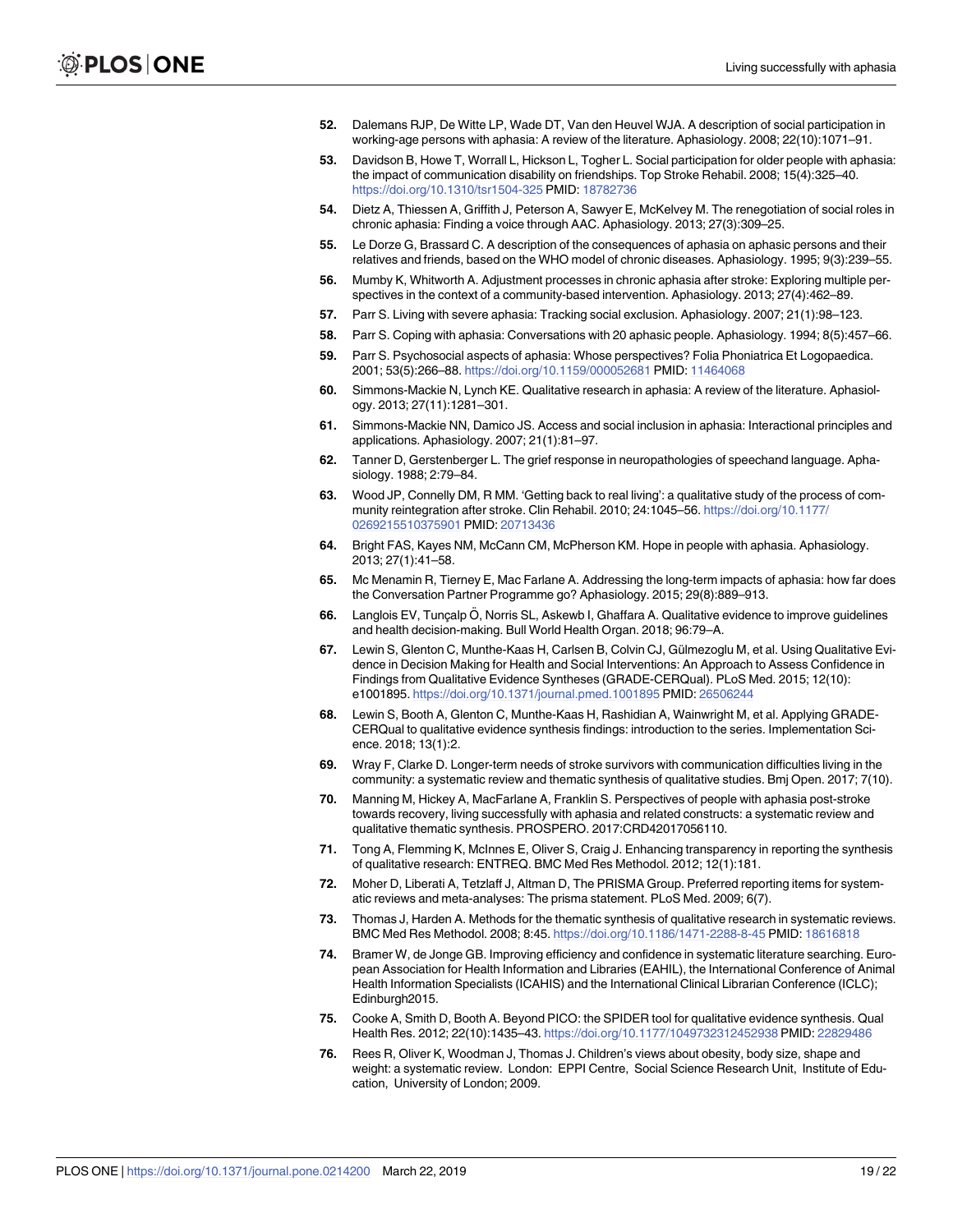- <span id="page-19-0"></span>**[77](#page-5-0).** Houghton C, Murphy K, Meehan B, Thomas J, Brooker D, Casey D. From screening to synthesis: using nvivo to enhance transparency in qualitative evidence synthesis. J Clin Nurs. 2017; 26:873–81. <https://doi.org/10.1111/jocn.13443> PMID: [27324875](http://www.ncbi.nlm.nih.gov/pubmed/27324875)
- **[78](#page-5-0).** Campbell R, Pound P, Morgan M, Daker-White G, Britten N, Pill R, et al. Evaluating meta-ethnography: systematic analysis and synthesis of qualitative research. Health Technol Assess Rep. 2011; 15 (43).
- **[79](#page-5-0).** Bank World. World development indicators 2017. Washington, DC: World Bank; 2017.
- **[80](#page-5-0).** Cruice M, Hill R, Worrall L, Hickson L. Conceptualising quality of life for older people with aphasia. Aphasiology. 2010; 24(3):327–47.
- **[81](#page-5-0).** Pearl G, Sage K, Young A. Involvement in volunteering: an exploration of the personal experience of people with aphasia. Disabil Rehabil. 2011; 33(19–20):1805–21. [https://doi.org/10.3109/09638288.](https://doi.org/10.3109/09638288.2010.549285) [2010.549285](https://doi.org/10.3109/09638288.2010.549285) PMID: [21859420](http://www.ncbi.nlm.nih.gov/pubmed/21859420)
- **[82](#page-7-0).** Le Dorze G, Salois-Bellerose É, Alepins M, Croteau C, Hallé M-C. A description of the personal and environmental determinants of participation several years post-stroke according to the views of people who have aphasia. Aphasiology. 2014; 28(4):421–39.
- **[83](#page-7-0).** Howe TJ, Worrall LE, Hickson LMH. Interviews with people with aphasia: Environmental factors that influence their community participation. Aphasiology. 2008; 22(10):1092–120.
- **[84](#page-8-0).** MacKenzie C, Bennett A, Cairney M. Active citizenship and acquired neurological communication difficulty. Disabil Rehabil. 2011; 33(3):187–94. <https://doi.org/10.3109/09638288.2010.508555> PMID: [21174632](http://www.ncbi.nlm.nih.gov/pubmed/21174632)
- **[85](#page-5-0).** Dalemans RJ, de Witte L, Wade D, van den Heuvel W. Social participation through the eyes of people with aphasia. Int J Lang Commun Disord. 2010; 45(5):537–50. [https://doi.org/10.3109/](https://doi.org/10.3109/13682820903223633) [13682820903223633](https://doi.org/10.3109/13682820903223633) PMID: [19839875](http://www.ncbi.nlm.nih.gov/pubmed/19839875)
- **[86](#page-6-0).** Armstrong E, Hersh D, Hayward C, Fraser J, Brown M. Living with aphasia: three Indigenous Australian stories. Int J Speech Lang Pathol. 2012; 14(3):271–80. [https://doi.org/10.3109/17549507.2011.](https://doi.org/10.3109/17549507.2011.663790) [663790](https://doi.org/10.3109/17549507.2011.663790) PMID: [22472033](http://www.ncbi.nlm.nih.gov/pubmed/22472033)
- **[87](#page-7-0).** Armstrong E, Hersh D, Hayward C, Fraser J. Communication disorders after stroke in Aboriginal Australians. Disabil Rehabil. 2015; 37(16–17):1462–9.
- **[88](#page-7-0).** McLellan KM, McCann CM, Worrall LE, Harwood MLN. "For Māori, language is precious. And without it we are a bit lost": Māori experiences of aphasia. Aphasiology. 2013; 28(4):453–70.
- **[89](#page-7-0).** Niemi T, Johansson U. The lived experience of engaging in everyday occupations in persons with mild to moderate aphasia. Disabil Rehabil. 2013; 35(21):1828–34. [https://doi.org/10.3109/09638288.2012.](https://doi.org/10.3109/09638288.2012.759628) [759628](https://doi.org/10.3109/09638288.2012.759628) PMID: [23350760](http://www.ncbi.nlm.nih.gov/pubmed/23350760)
- **[90](#page-8-0).** Doughty Horn EA. Identifying and addressing grief and loss issues in a person with aphasia: A singlecase study. Journal of Counseling & Development. 2016; 94(2):225–34.
- **[91](#page-6-0).** Jones F, Mandy A, Partridge C. Reasons for recovery after stroke: A perspective based on personal experience. Disabil Rehabil. 2008; 30(7):507–16. <https://doi.org/10.1080/09638280701355561> PMID: [17852260](http://www.ncbi.nlm.nih.gov/pubmed/17852260)
- **[92](#page-6-0).** Brown K, Davidson B, Worrall L, Howe T. "Making a good time": the role of friendship in living successfully with aphasia. Int J Speech Lang Pathol. 2013; 15(2):165–75. [https://doi.org/10.3109/17549507.](https://doi.org/10.3109/17549507.2012.692814) [2012.692814](https://doi.org/10.3109/17549507.2012.692814) PMID: [22713174](http://www.ncbi.nlm.nih.gov/pubmed/22713174)
- **[93](#page-6-0).** Northcott S, Hilari K. Why do people lose their friends after a stroke? Int J Lang Commun Disord. 2011; 46(5):524–34. <https://doi.org/10.1111/j.1460-6984.2011.00079.x> PMID: [21899670](http://www.ncbi.nlm.nih.gov/pubmed/21899670)
- **[94](#page-6-0).** Hersh D. How do people with aphasia view their discharge from therapy? Aphasiology. 2009; 23 (3):331–50.
- **[95](#page-8-0).** Hersh D. Hopeless, sorry, hopeless: Co-constructing narratives of care with people who have aphasia post-stroke. Topics in Language Disorders. 2015; 35(3):219–37.
- **[96](#page-7-0).** Tomkins B, Siyambalapitiya S, Worrall L. What do people with aphasia think about their health care? Factors influencing satisfaction and dissatisfaction. Aphasiology. 2013; 27(8):972–91.
- **[97](#page-8-0).** Hemsley B, Werninck M, Worrall L. "That really shouldn't have happened": People with aphasia and their spouses narrate adverse events in hospital. Aphasiology. 2013; 27(6):706–22.
- **[98](#page-8-0).** Hjelmblink F, Bernsten CB, Uvhagen H, Kunkel S, Holmström I. Understanding the meaning of rehabilitation to an aphasic patient through phenomenological analysis—a case study. International Journal of Qualitative Studies on Health and Well-being. 2007; 2:93–100.
- **[99](#page-6-0).** Berg K, Askim T, Balandin S, Armstrong E, Rise MB. Experiences of participation in goal setting for people with stroke-induced aphasia in Norway. A qualitative study. Disabil Rehabil. 2016:1–9.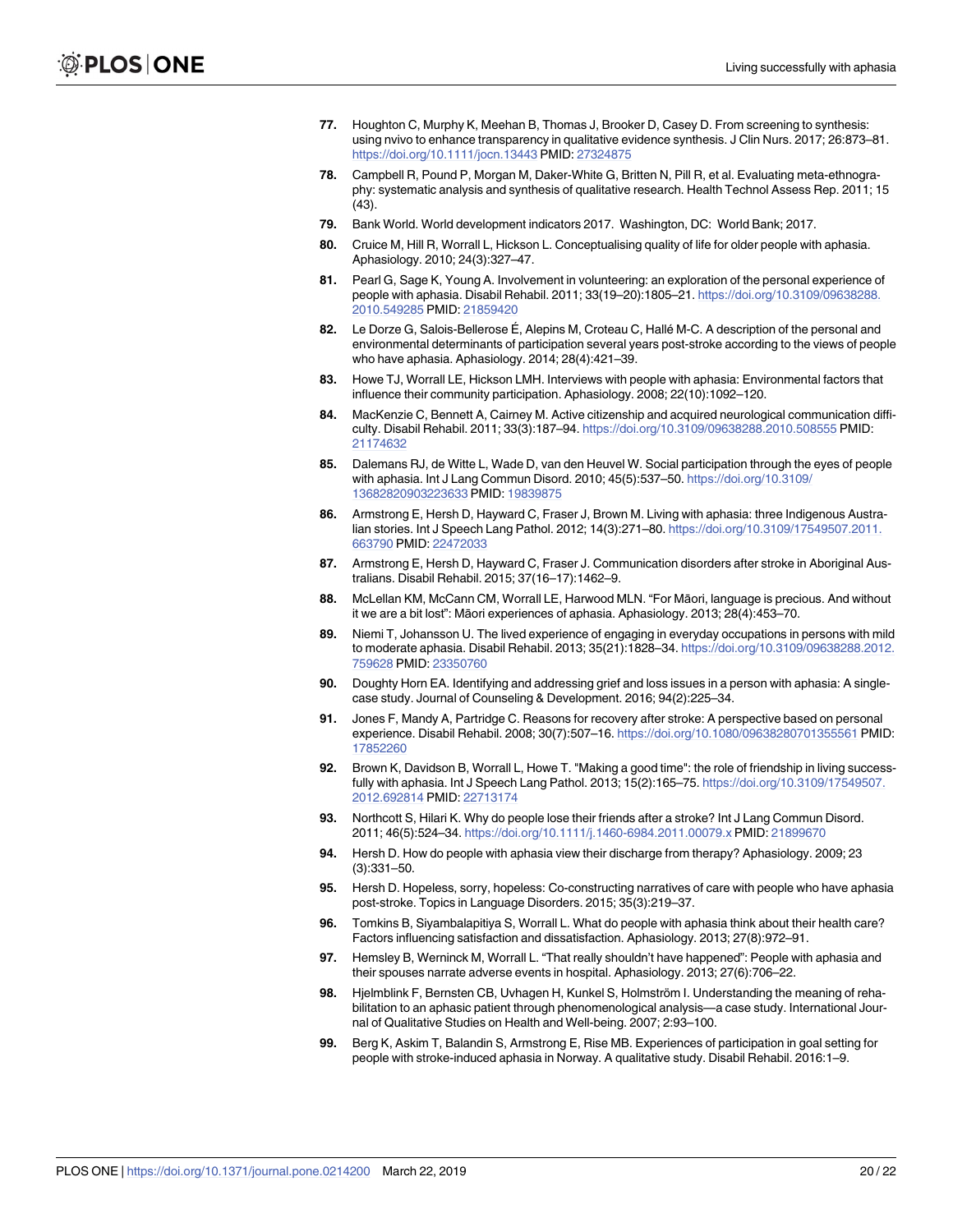- <span id="page-20-0"></span>**[100](#page-6-0).** Morris K, Ferguson A, Worrall L. A qualitative study of legal and social justice needs for people with aphasia. Int J Speech Lang Pathol. 2014; 16(6):541–51. [https://doi.org/10.3109/17549507.2013.](https://doi.org/10.3109/17549507.2013.855260) [855260](https://doi.org/10.3109/17549507.2013.855260) PMID: [24228890](http://www.ncbi.nlm.nih.gov/pubmed/24228890)
- **[101](#page-6-0).** Worrall L, Sherratt S, Rogers P, Howe T, Hersh D, Ferguson A, et al. What people with aphasia want: Their goals according to the ICF. Aphasiology. 2011; 25(3).
- **[102](#page-13-0).** Chapey R, Duchan J, Elman R, Garcia L, Kagan A, Lyon J, et al. Life participation approach to aphasia: A statement of values for the future In: Chapey R, editor. Language intervention strategies in aphasia and related neurogenic communication disorders. Philadelphia: Lippincott Williams & Wilkins; 2001. p. 235–45.
- **103.** Baker C, Worrall L, Rose M, Hudson K, Ryan B, O'Byrne L. A systematic review of rehabilitation interventions to prevent and treat depression in post-stroke aphasia. Disabil Rehabil. 2017; 19:1–23.
- **104.** Ayerbe L, Ayis S, Wolfe CD, Rudd AG. Natural history, predictors and outcomes of depression after stroke: systematic review and meta-analysis. Br J Psychiatry. 2013; 202(1).
- **[105](#page-13-0).** Walsh M, Galvin R, Loughnane C, Macey C, Horgan N. Factors associated with community reintegration in the first year after stroke: a qualitative meta-synthesis. Disabil Rehabil. 2015; 37:1599–608. <https://doi.org/10.3109/09638288.2014.974834> PMID: [25382215](http://www.ncbi.nlm.nih.gov/pubmed/25382215)
- **[106](#page-13-0).** Simmons-Mackie N, Worrall L, Murray LL, Enderby P, Rose ML, Paek EJ, et al. The top ten: best practice recommendations for aphasia. Aphasiology. 2017; 31(2):131–51.
- **[107](#page-14-0).** Howe T, Davidson B, Worrall L, Hersh D, Ferguson A, Sherratt S, et al. 'You needed to rehab . . . families as well': family members' own goals for aphasia rehabilitation. Int J Lang Commun Disord. 2012; 47(5):511–21. <https://doi.org/10.1111/j.1460-6984.2012.00159.x> PMID: [22938062](http://www.ncbi.nlm.nih.gov/pubmed/22938062)
- **108.** Michallet B, Le Dorze G, Tétreault S. The needs of spouses caring for severely aphasic persons. Aphasiology. 2001; 15(8):731–47.
- **109.** Michallet B, Tétreault S, Le Dorze G. The consequences of severe aphasia on the spouses of aphasic people: A description of the adaptation process. Aphasiology. 2003; 17(9):835–59.
- **110.** Halle M, Le Dorze G. The experience of rehabilitation of stroke with aphasia as experienced by family. Stroke. 2013; 44(12):E195–E.
- **111.** Halle MC, Le Dorze G. Understanding significant others' experience of aphasia and rehabilitation following stroke. Disabil Rehabil. 2014; 36(21):1774–82. <https://doi.org/10.3109/09638288.2013.870608> PMID: [24369768](http://www.ncbi.nlm.nih.gov/pubmed/24369768)
- **112.** Harlow A, Murray LL. Addressing the needs of adolescent children when a parent becomes aphasic: One family's experiences. Top Stroke Rehabil. 2001; 7(4):46–51. [https://doi.org/10.1310/3V28-6BQ5-](https://doi.org/10.1310/3V28-6BQ5-CWPG-V3UF) [CWPG-V3UF](https://doi.org/10.1310/3V28-6BQ5-CWPG-V3UF) PMID: [14523759](http://www.ncbi.nlm.nih.gov/pubmed/14523759)
- **[113](#page-13-0).** Hilton R, Leenhouts S, Webster J, Morris J. Information, support and training needs of relatives of people with aphasia: Evidence from the literature. Aphasiology. 2014; 28(7):797–822.
- **[114](#page-13-0).** Denman A. Determining the needs of spouses caring for aphasic partners. Disabil Rehabil. 1998; 20 (11):411–23. PMID: [9846241](http://www.ncbi.nlm.nih.gov/pubmed/9846241)
- **[115](#page-13-0).** Kerr J, Hilari K, Litosseliti L. Information needs after stroke: What to include and how to structure it on a website. A qualitative study using focus groups and card sorting. Aphasiology. 2010; 24(10):1170– 96.
- **[116](#page-13-0).** Simmons-Mackie NN, Kagan A, O'Neill Christie C, Huijbregts M, McEwen S, Willems J. Communicative access and decision making for people with aphasia: Implementing sustainable healthcare systems change. Aphasiology. 2007; 21(1):39–66.
- **[117](#page-13-0).** Hammel J, Magasi S, Heinemann A, Whiteneck G, Bogner J, Rodriguez E. What does participation mean? An insider perspective from people with disabilities. Disabil Rehabil. 2008; 30(19):1445–60. <https://doi.org/10.1080/09638280701625534> PMID: [18923977](http://www.ncbi.nlm.nih.gov/pubmed/18923977)
- **[118](#page-13-0).** Commission on Social Determinants of Health. Closing the gap in a generation: health equity through action on the social determinants of health: final report of the Commission on Social Determinants of Health. Geneva: World Health Organisation; 2008.
- **[119](#page-13-0).** Byng S, Duchan JF. Social model philosophies and principles: Their applications to therapies for aphasia. Aphasiology. 2005; 19(10–11):906–22.
- **[120](#page-13-0).** World Health Organisation (WHO). International Classification of Functioning, Disability and Health (ICF). Geneva: World Health Organisation; 2001.
- **[121](#page-13-0).** Feigin LV, Krishnamurthi AR, Bhattacharjee COR, Parmar ETAP, Theadom MA, Hussein DT, et al. New Strategy to Reduce the Global Burden of Stroke. Stroke. 2015; 46(6):1740–7. [https://doi.org/10.](https://doi.org/10.1161/STROKEAHA.115.008222) [1161/STROKEAHA.115.008222](https://doi.org/10.1161/STROKEAHA.115.008222) PMID: [25882050](http://www.ncbi.nlm.nih.gov/pubmed/25882050)